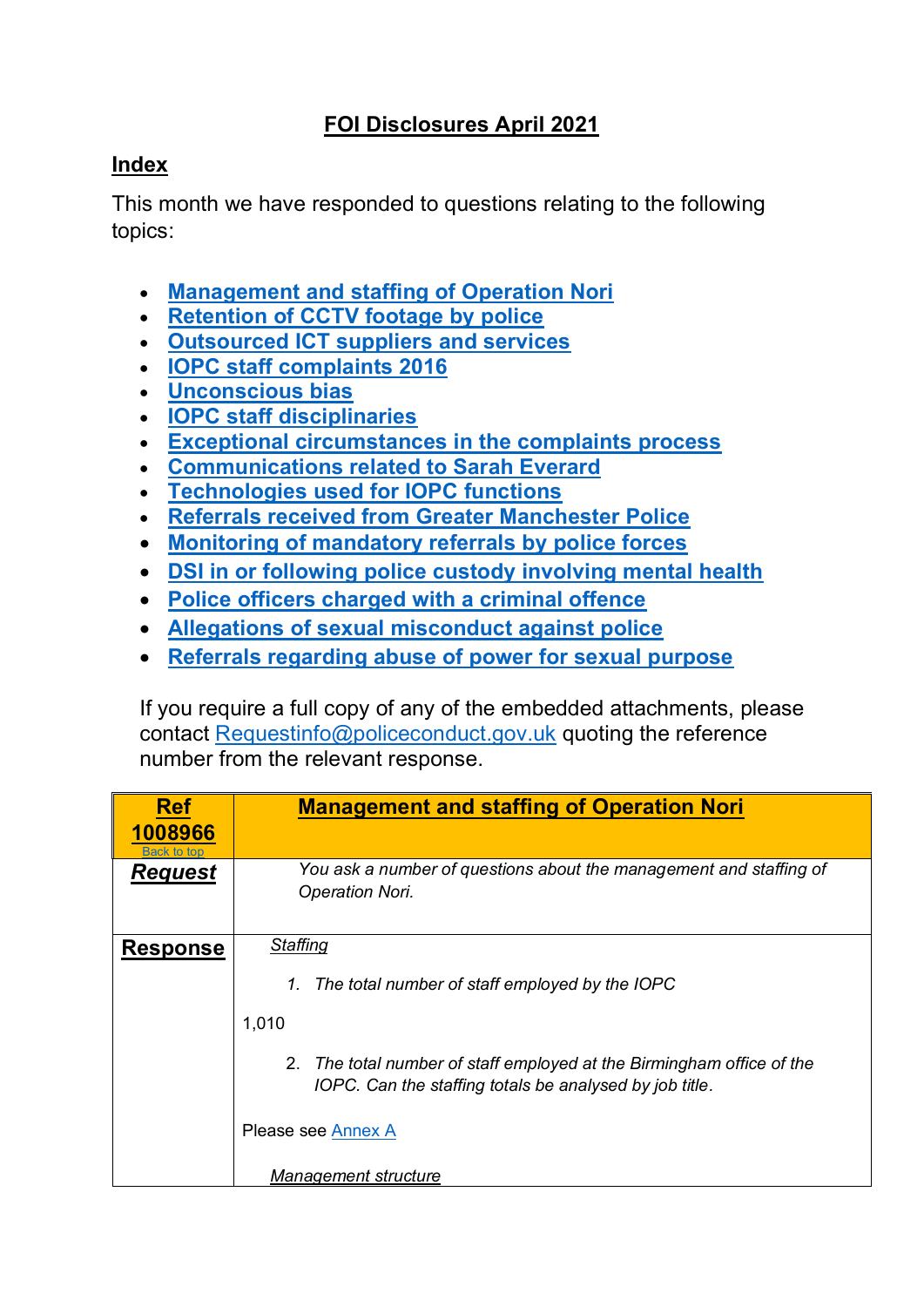| 3. If there is an existing organisational diagram showing the structure<br>and relationship between departments, sections and so forth it will<br>be helpful to have a copy.                                                                                                                                                                                                                                                                                                                                                                                                                                                                                                                                           |
|------------------------------------------------------------------------------------------------------------------------------------------------------------------------------------------------------------------------------------------------------------------------------------------------------------------------------------------------------------------------------------------------------------------------------------------------------------------------------------------------------------------------------------------------------------------------------------------------------------------------------------------------------------------------------------------------------------------------|
| Please see the diagram at <b>Annex B</b> . We do not hold a more detailed<br>organisational diagram.                                                                                                                                                                                                                                                                                                                                                                                                                                                                                                                                                                                                                   |
| 4. Can you describe the lines of accountability and management<br>between the lead investigator and the other management levels?                                                                                                                                                                                                                                                                                                                                                                                                                                                                                                                                                                                       |
| 5. Can you confirm that throughout operation Nori, Mr Campbell had<br>the overall responsibility for managing the investigation during the<br>time when you were the IPCC and subsequently as the IOPC?                                                                                                                                                                                                                                                                                                                                                                                                                                                                                                                |
| Mr Campbell made decisions on the investigation as Commissioner and,<br>following the change to the IOPC in January 2018, as Regional Director.                                                                                                                                                                                                                                                                                                                                                                                                                                                                                                                                                                        |
| While the Commission was responsible for all functions given to the IPCC<br>under statute or regulations these functions could be delegated in<br>accordance with paragraph 10(5) of Schedule 2 to the Police Reform Act<br>2002 (PRA) in force at the relevant time. These arrangements were set out<br>in the IPCC Scheme of Delegation, which is available on The National<br>Archive web site. In addition, Schedule 3 of the PRA provides for the<br>designation of operational staff to carry out investigations (see paragraph<br>19) and previously for certain functions to be carried out by that investigator<br>(see for example paragraph 19B of Schedule 3 of the PRA in force at the<br>relevant time). |
| The investigation Operation Team Leader (OTL) changed during the course<br>of the investigation for a number of different operational reasons but all<br>OTLs were based at the Birmingham Office. The Operations Manager (OM)<br>changed as a result of the investigation being transferred to our Directorate<br>of Major Investigations (DMI). Chris Mahaffey was an OM in DMI.                                                                                                                                                                                                                                                                                                                                     |
| There were a number of different mechanisms in place for the OTLs and<br>OM to liaise, including regular update meetings. The OTLs responsibility<br>predominantly related to the day to day business of the investigation. The<br>OM was there for oversight and other strategic considerations.                                                                                                                                                                                                                                                                                                                                                                                                                      |
| There were significant changes to the organisation, relevant legislation and<br>delegation arrangements over the course of Operation Nori that complicate<br>the position. If you require any further information about how the<br>investigation was run you should specify the particular activities or decisions<br>that you would like to know more about.                                                                                                                                                                                                                                                                                                                                                          |
| 6. Did the lead investigator have the authority to designate a person<br>the subject of an investigation, or was that the responsibility of the<br>commissioner?                                                                                                                                                                                                                                                                                                                                                                                                                                                                                                                                                       |
| There were various ways in which a subject could be identified. The<br>appropriate authority could record a conduct matter and refer it to the then<br>IPCC, if the relevant criteria were met. Members of IPCC staff could bring<br>matters to the attention of the appropriate authority and ask them to<br>consider recording and referring a conduct matter. The Commissioner, on                                                                                                                                                                                                                                                                                                                                  |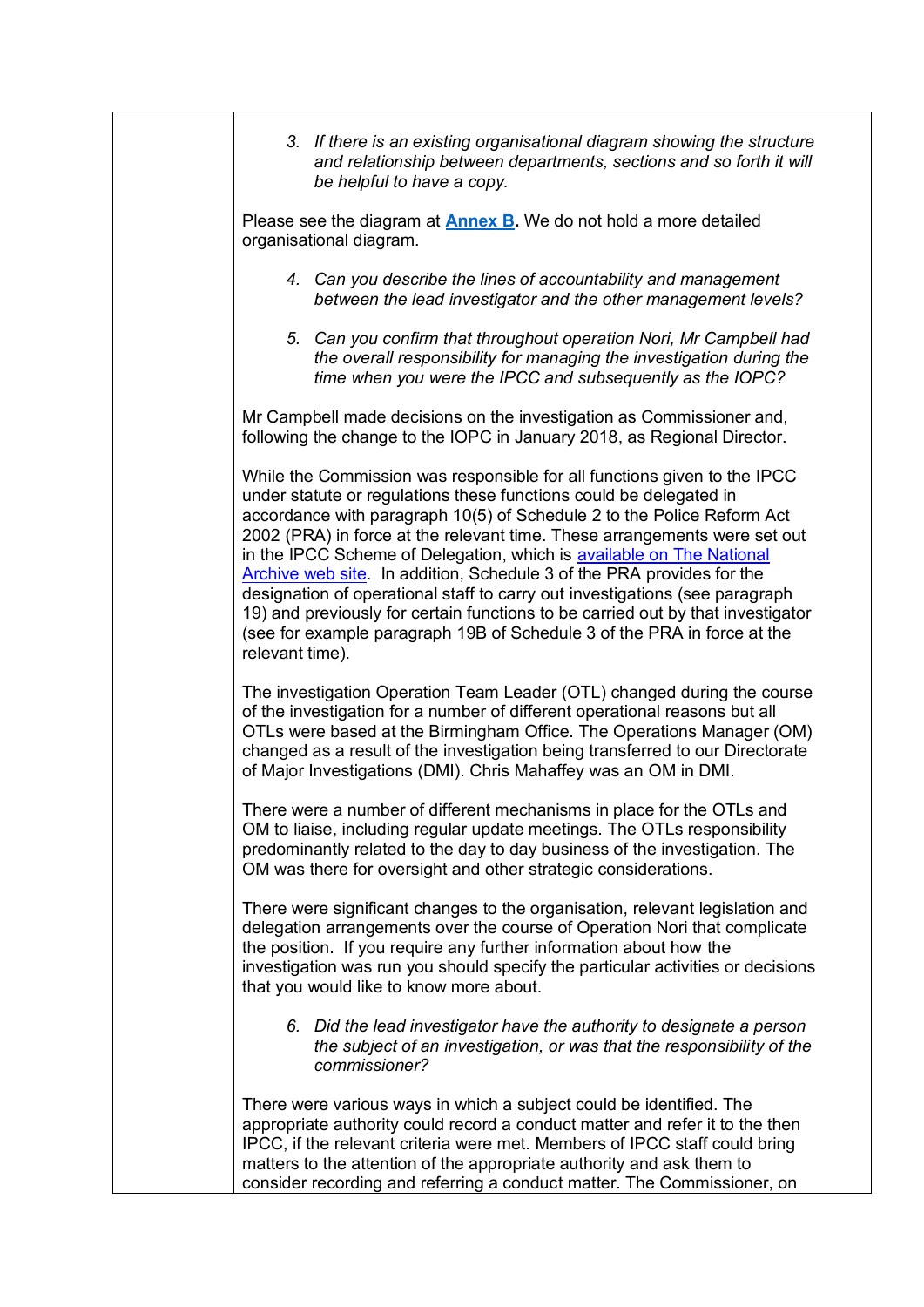<span id="page-2-0"></span>

| <b>Request</b>        | How long are Police required to keep CCTV of a Custody Suite, in the event of a<br>999 call to ambulance by Police, after a collapse and resuscitation using a                                                                                                                                                                                                                                                                                                       |
|-----------------------|----------------------------------------------------------------------------------------------------------------------------------------------------------------------------------------------------------------------------------------------------------------------------------------------------------------------------------------------------------------------------------------------------------------------------------------------------------------------|
| <b>Ref</b><br>1009032 | <b>Retention of CCTV footage by police</b>                                                                                                                                                                                                                                                                                                                                                                                                                           |
|                       | We would refer you to the explanatory note on the Regulation 16 notice, a<br>copy of which is attached at <b>Annex D.</b>                                                                                                                                                                                                                                                                                                                                            |
|                       | 9. Do you have any service standards that relate to subjects under<br>investigation?                                                                                                                                                                                                                                                                                                                                                                                 |
|                       | Our response:<br>Actions - 1122<br>Documents - 2686<br>Witness statements - 294                                                                                                                                                                                                                                                                                                                                                                                      |
|                       | 8. Can you provide details of the number of actions that were raised<br>during operation Nori, the number of documents collated and the<br>number of witness statements obtained?                                                                                                                                                                                                                                                                                    |
|                       | <b>Operation Nori statistics</b>                                                                                                                                                                                                                                                                                                                                                                                                                                     |
|                       | Please see <b>Annex C</b> for our guidance on the investigation report quality<br>assurance process. This was the guidance that applied when the Operation<br>Nori report was produced and signed off.                                                                                                                                                                                                                                                               |
|                       | 7. I was told that the final report was subject to a "quality assurance"<br>process. Do you have documents or policies that define the<br>"quality assurance process"? If so could I have copies. Where<br>does the "quality assurance" process fit within the management<br>structure? Is there a separate department or structure that<br>undertakes the "quality assurance"?                                                                                      |
|                       | Where a conduct matter was revealed during the investigation of a DSI<br>matter paragraph 21A of Schedule 3 of the PRA provided for the designated<br>investigator to make a submission to the case supervisor on behalf of the<br>Commission. If the case supervisor agreed with the designated investigator<br>then the appropriate authority would be notified and a copy of the<br>submission sent to them.                                                      |
|                       | The designated investigator in a complaint investigation could certify that<br>investigation as subject to special requirements if it appeared to them that<br>there was an indication that a person to whose conduct the investigation<br>related may have committed a criminal offence or behaved in a manner<br>which would justify the bringing of disciplinary proceedings. Please see<br>paragraph 19B of Schedule 3 of the PRA in force at the relevant time. |
|                       | behalf of the Commission, could also direct that a recordable conduct matter<br>be recorded and referred to it. Please see paragraph 11 of Schedule 3 of<br>the version of the PRA in force at the relevant time. This was before the<br>amendments that led to the Commission being replaced by the IOPC in<br>2018.                                                                                                                                                |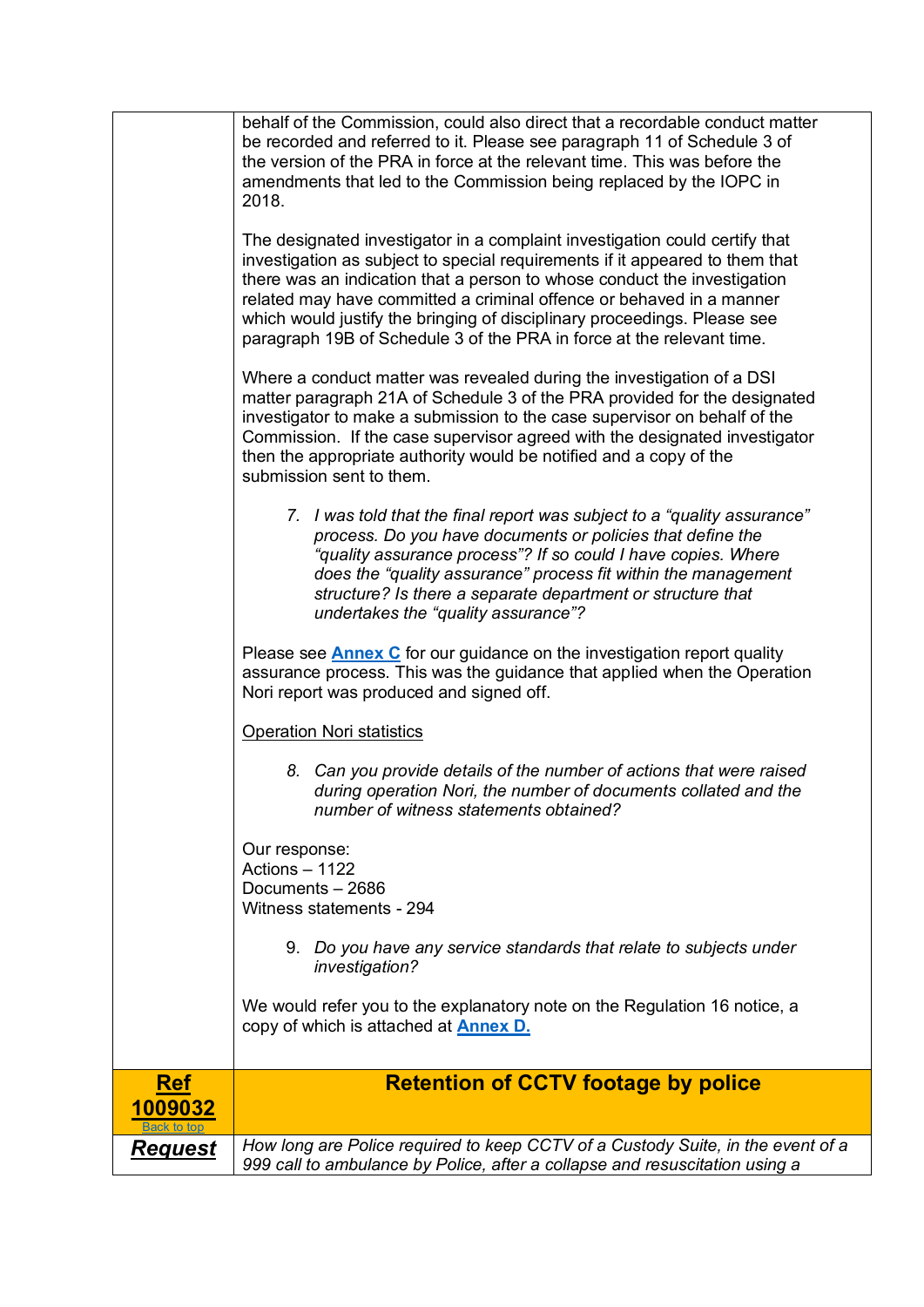<span id="page-3-0"></span>

|                                      | defibrillator, by Police, in the Custody Suite and a subsequent complaint by an<br>advocate for the teenager?                                                                                                                                                                                                                                                                                                                                            |  |  |  |
|--------------------------------------|----------------------------------------------------------------------------------------------------------------------------------------------------------------------------------------------------------------------------------------------------------------------------------------------------------------------------------------------------------------------------------------------------------------------------------------------------------|--|--|--|
| <u>Response</u>                      | The IOPC does not hold this information.                                                                                                                                                                                                                                                                                                                                                                                                                 |  |  |  |
|                                      | Retention of CCTV images is addressed in the College of Policing Authorised<br>Professional Practice. This states:                                                                                                                                                                                                                                                                                                                                       |  |  |  |
|                                      | <b>Retaining images</b><br>To comply with section 5.2.5 of the information commissioner's code of<br>practice for surveillance cameras and personal information, forces must<br>not retain CCTV images longer than is necessary for their intended<br>purpose. It is up to data controllers to decide how long they should retain<br>images, depending on the purpose for collecting them.                                                               |  |  |  |
|                                      | Therefore the retention period is likely to differ from force to force and we would<br>suggest it is unlikely that standard retention periods would be defined in reference<br>to any particular type of incident.                                                                                                                                                                                                                                       |  |  |  |
|                                      | It should be noted, however, that police forces are under a clear statutory duty to<br>obtain and preserve evidence relating to complaints, conduct matters and Death<br>or Serious Injury matters recorded under the Police Reform Act 2002. Such<br>evidence would be very likely to include CCTV evidence where that is available.<br>Please see our web site for further information about the investigation of police<br>complaints and misconduct. |  |  |  |
|                                      | We note that a search of the internet produces information published by a number<br>of police forces relating to CCTV within custody suites, for example:<br>Metropolitan Police, Thames Valley Police and Northamptonshire Police.                                                                                                                                                                                                                      |  |  |  |
| <b>Ref</b><br>1009042<br>Back to top | <b>Outsourced ICT suppliers and services</b>                                                                                                                                                                                                                                                                                                                                                                                                             |  |  |  |
| Request                              | Under the Freedom of Information Act I respectfully request that you provide me<br>with a list of ICT suppliers providing outsourced or managed ICT Services to your<br>organisation at the current time.                                                                                                                                                                                                                                                |  |  |  |
|                                      | Please present the information back by email (to this address) detailing for each<br>supplier (where more than one is engaged):<br>- Name of supplier<br>- Service(s) provided by supplier                                                                                                                                                                                                                                                               |  |  |  |
|                                      | - Contract Start Date                                                                                                                                                                                                                                                                                                                                                                                                                                    |  |  |  |
|                                      | - Contract End Date<br>- Contract Value                                                                                                                                                                                                                                                                                                                                                                                                                  |  |  |  |
|                                      | - Current spend with supplier for provided service(s) (optional)                                                                                                                                                                                                                                                                                                                                                                                         |  |  |  |
|                                      | In the interests of focusing on suppliers of a material nature it would be<br>acceptable to respond with just those suppliers where annual spend (on any<br>particular service) is in excess of £50,000 per annum.                                                                                                                                                                                                                                       |  |  |  |
| <b>Response</b>                      | Contracts awarded over the value of £10,000 are published on 'Contract Finder'.<br>Details of contracts awarded by the IOPC can be found via the following links:<br>https://www.contractsfinder.service.gov.uk/Search/Results?page=1#fd04e1c0-<br>f075-475e-b98d-22e0fba578b5 and                                                                                                                                                                       |  |  |  |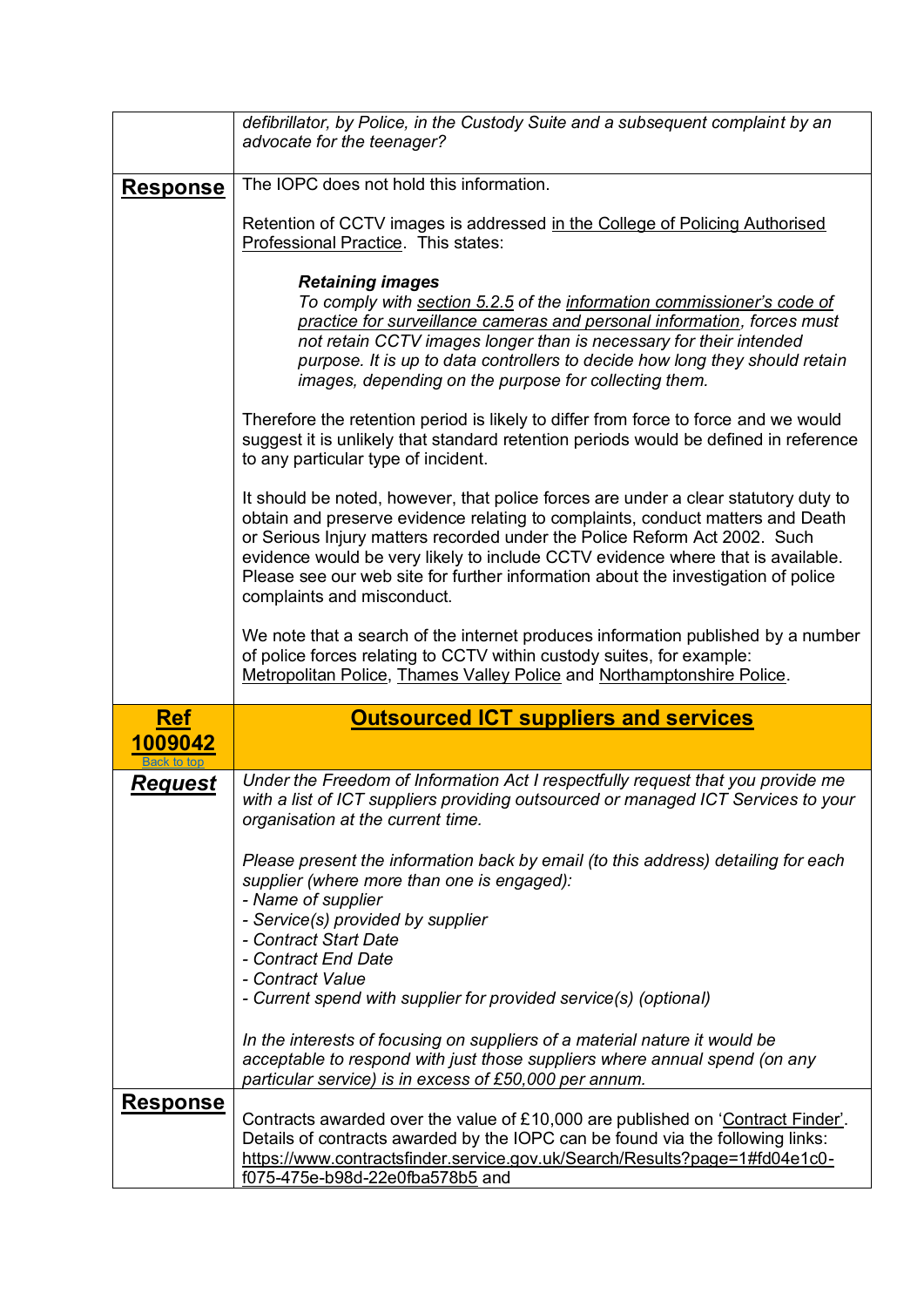<span id="page-4-1"></span><span id="page-4-0"></span>

|                                      | https://www.contractsfinder.service.gov.uk/Search/Results. Clicking on the<br>individual search results provides the specific details that you requested.                                                                                                                                                                                                                                                                                                                                                                                                                                                                                                                                                                                                                                                                 |  |  |  |
|--------------------------------------|---------------------------------------------------------------------------------------------------------------------------------------------------------------------------------------------------------------------------------------------------------------------------------------------------------------------------------------------------------------------------------------------------------------------------------------------------------------------------------------------------------------------------------------------------------------------------------------------------------------------------------------------------------------------------------------------------------------------------------------------------------------------------------------------------------------------------|--|--|--|
| <b>Ref</b><br>1009039<br>Back to top | <b>IOPC staff complaints 2016</b>                                                                                                                                                                                                                                                                                                                                                                                                                                                                                                                                                                                                                                                                                                                                                                                         |  |  |  |
| <u>Request</u>                       | Please supply the following details for the years 2016 to 2020.                                                                                                                                                                                                                                                                                                                                                                                                                                                                                                                                                                                                                                                                                                                                                           |  |  |  |
|                                      | Number of Complaints received by the IOPC about members of the IOPC<br>$\bullet$<br>(including employees/contractors)<br>The nature of those complaints (broad headings etc)<br>$\bullet$<br>Details broken down as to whether the complainant was a member of the<br>police service (serving or retired, police officer and police staff)<br><b>Or</b>                                                                                                                                                                                                                                                                                                                                                                                                                                                                   |  |  |  |
|                                      | A member of the public including those acting for a member of the public<br>such as lawyers / organisations.<br>The outcome for each of the above years 2016 to 2020 - method of<br>disposal for each complaint under the relevant category.                                                                                                                                                                                                                                                                                                                                                                                                                                                                                                                                                                              |  |  |  |
|                                      |                                                                                                                                                                                                                                                                                                                                                                                                                                                                                                                                                                                                                                                                                                                                                                                                                           |  |  |  |
| <u>Response</u>                      | Please see attached an Excel file containing the data you requested.                                                                                                                                                                                                                                                                                                                                                                                                                                                                                                                                                                                                                                                                                                                                                      |  |  |  |
|                                      | New categories for 'complainant status' were introduced on 2 October 2017.<br>Before this date there were fewer, more generalised categories of complainant:<br>'public', 'fed rep', 'solicitor' 'MP' and 'police'. Under the existing categories 'public'<br>is applied only to service users who do not fall into any of the other categories.<br>Examples of 'public' include persons who have made an enquiry, sent their police<br>complaint directly to the IOPC or persons who have complained about something<br>we have published.                                                                                                                                                                                                                                                                               |  |  |  |
|                                      | Where a 'decision' complaint type has been recorded as 'upheld' this does not<br>mean that an IOPC case decision has been overturned but only that the<br>complainant has identified a specific aspect of a decision that was incorrect. An<br>example would be an erroneous date or name in a decision letter. As you may<br>know the only way that our case decisions can be challenged is by way of judicial<br>review. The majority of complaints about decisions are recorded as 'not upheld'<br>because they are challenges to casework, investigation or referral decisions.<br>While complaints of this type are not considered under our Complaints and<br>Feedback policy (or the previous policy) they are recorded as complaints under<br>our system and are therefore included in the data we are providing. |  |  |  |
| <b>Ref</b>                           | <b>Unconscious bias</b>                                                                                                                                                                                                                                                                                                                                                                                                                                                                                                                                                                                                                                                                                                                                                                                                   |  |  |  |
| 1009089                              |                                                                                                                                                                                                                                                                                                                                                                                                                                                                                                                                                                                                                                                                                                                                                                                                                           |  |  |  |
| <u>Request</u>                       | What recorded information do you hold that is used to identify or assess<br>unconscious bias in your investigations. Including any training<br>documentation                                                                                                                                                                                                                                                                                                                                                                                                                                                                                                                                                                                                                                                              |  |  |  |
| <b>Response</b>                      | In regard to information "used to identify or assess unconscious bias" we would<br>refer you to the following from our response of 12 January 2021.                                                                                                                                                                                                                                                                                                                                                                                                                                                                                                                                                                                                                                                                       |  |  |  |
|                                      | There are lines of enquiry which can be used to establish whether<br>unconscious bias may be a factor in a particular case some of which are                                                                                                                                                                                                                                                                                                                                                                                                                                                                                                                                                                                                                                                                              |  |  |  |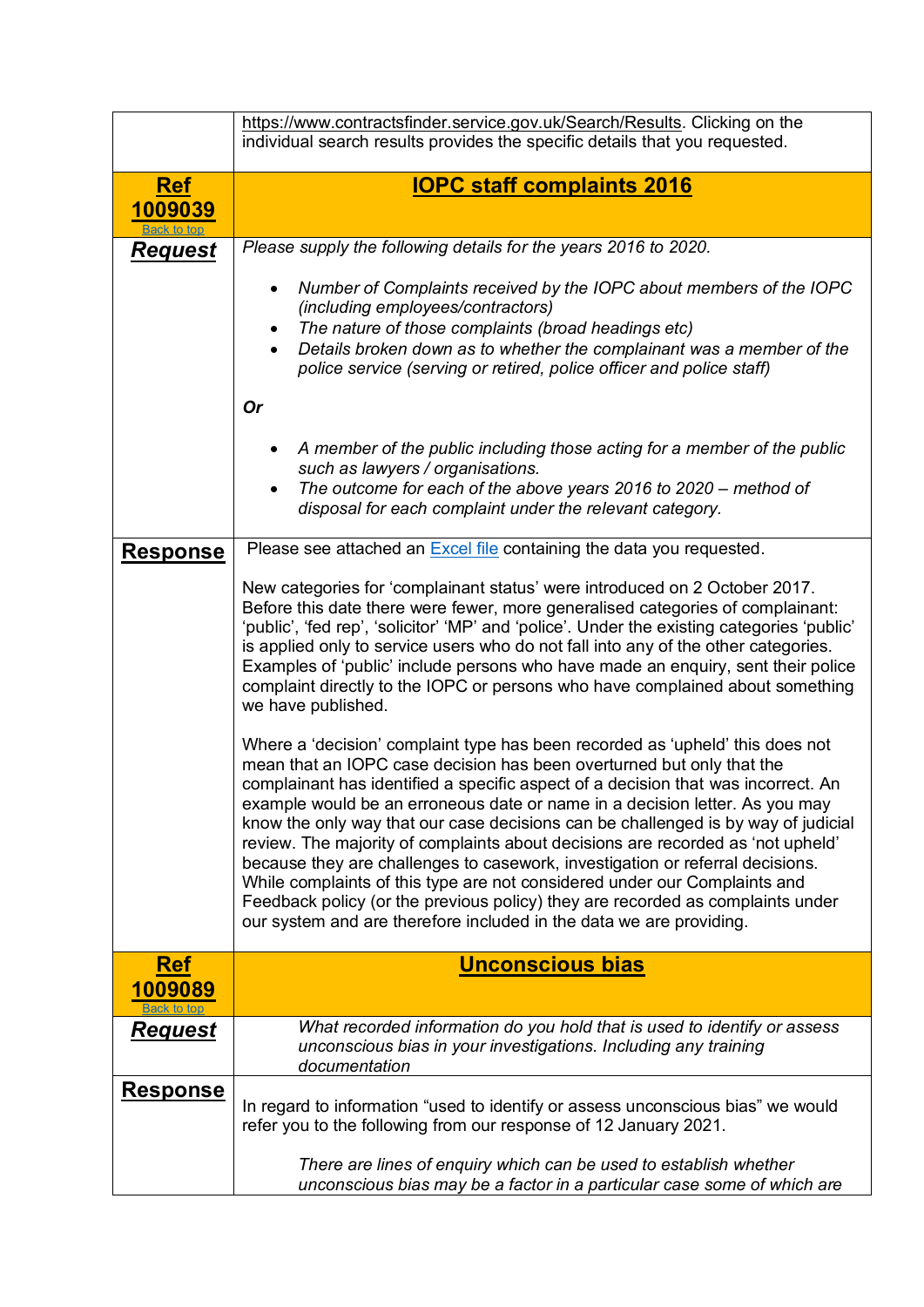<span id="page-5-0"></span>

|                               | set out in the Discrimination Guidelines that are available on our website.<br>The guidelines outline how we approach investigating allegations of<br>discrimination including how we would investigate issues or allegations of<br>discriminatory bias and stereotyping informing policing actions – whether<br>that is conscious or unconscious.<br>The IOPC does not use unconscious bias tests or implicit association tests<br>as part of its investigations.<br>Therefore this information is accessible to you on our web site in the form of our<br><b>Discrimination Guidelines.</b><br>Our training material for Investigators on unconscious bias is provided by e-<br>learning. We attach the relevant information in the form of two documents,<br>'Introduction to the Equality Act and Investigating Discrimination' and 'Analysing<br>unconscious bias in Race Discrimination Investigations'.<br>Information has been redacted from pages 8 and 9 of the latter document. This<br>consists of information relating to how we investigate these matters and an<br>investigation which is proceedings related.<br>We have decided that there is no right of access to the information about the<br>investigation mentioned on page 9 because it engages the exemption from the<br>right to know relating to investigations conducted by public authorities (section<br>$30(1)(a)(i)$ and because the public interest in maintaining this exemption<br>outweighs the public interest in disclosure. This takes into account the likelihood<br>that disclosure could be prejudicial to live judicial proceedings, as against the<br>public interest in disclosing these particular details in the context of this training<br>material, the majority of which we are disclosing in recognition of the public<br>interest in this subject.<br>The information redacted from page 8 consists of advice to our investigators<br>concerning techniques to be deployed during an investigation. This information<br>engages the exemption from the right to know contained in sections 31(1)(g) and<br>31(2)(b) of the FOIA regarding law enforcement. This applies to information held<br>by any public authority for the purposes of establishing whether a person is<br>responsible for any conduct which is improper.<br>We have also redacted the name of a member of our staff from the 'Introduction<br>to the Equality Act' document. This information has been redacted under section<br>40(2) which exempts information that would contravene the data protection |
|-------------------------------|-------------------------------------------------------------------------------------------------------------------------------------------------------------------------------------------------------------------------------------------------------------------------------------------------------------------------------------------------------------------------------------------------------------------------------------------------------------------------------------------------------------------------------------------------------------------------------------------------------------------------------------------------------------------------------------------------------------------------------------------------------------------------------------------------------------------------------------------------------------------------------------------------------------------------------------------------------------------------------------------------------------------------------------------------------------------------------------------------------------------------------------------------------------------------------------------------------------------------------------------------------------------------------------------------------------------------------------------------------------------------------------------------------------------------------------------------------------------------------------------------------------------------------------------------------------------------------------------------------------------------------------------------------------------------------------------------------------------------------------------------------------------------------------------------------------------------------------------------------------------------------------------------------------------------------------------------------------------------------------------------------------------------------------------------------------------------------------------------------------------------------------------------------------------------------------------------------------------------------------------------------------------------------------------------------------------------------------------------------------------------------------------------------------------------------------------------------------------------------------------------------------------------------------------------------------------------------------|
|                               | principles if disclosed.                                                                                                                                                                                                                                                                                                                                                                                                                                                                                                                                                                                                                                                                                                                                                                                                                                                                                                                                                                                                                                                                                                                                                                                                                                                                                                                                                                                                                                                                                                                                                                                                                                                                                                                                                                                                                                                                                                                                                                                                                                                                                                                                                                                                                                                                                                                                                                                                                                                                                                                                                            |
| <u>Ref</u>                    | <b>IOPC staff disciplinaries</b>                                                                                                                                                                                                                                                                                                                                                                                                                                                                                                                                                                                                                                                                                                                                                                                                                                                                                                                                                                                                                                                                                                                                                                                                                                                                                                                                                                                                                                                                                                                                                                                                                                                                                                                                                                                                                                                                                                                                                                                                                                                                                                                                                                                                                                                                                                                                                                                                                                                                                                                                                    |
| 1009100<br><b>Back to top</b> |                                                                                                                                                                                                                                                                                                                                                                                                                                                                                                                                                                                                                                                                                                                                                                                                                                                                                                                                                                                                                                                                                                                                                                                                                                                                                                                                                                                                                                                                                                                                                                                                                                                                                                                                                                                                                                                                                                                                                                                                                                                                                                                                                                                                                                                                                                                                                                                                                                                                                                                                                                                     |
| <u>Request</u>                | Please disclose the total number of staff disciplined from March 1, 2020, to<br>December 31, 2020                                                                                                                                                                                                                                                                                                                                                                                                                                                                                                                                                                                                                                                                                                                                                                                                                                                                                                                                                                                                                                                                                                                                                                                                                                                                                                                                                                                                                                                                                                                                                                                                                                                                                                                                                                                                                                                                                                                                                                                                                                                                                                                                                                                                                                                                                                                                                                                                                                                                                   |
|                               |                                                                                                                                                                                                                                                                                                                                                                                                                                                                                                                                                                                                                                                                                                                                                                                                                                                                                                                                                                                                                                                                                                                                                                                                                                                                                                                                                                                                                                                                                                                                                                                                                                                                                                                                                                                                                                                                                                                                                                                                                                                                                                                                                                                                                                                                                                                                                                                                                                                                                                                                                                                     |
|                               | Please provide a breakdown showing the reasons for the disciplinary action and<br>action taken                                                                                                                                                                                                                                                                                                                                                                                                                                                                                                                                                                                                                                                                                                                                                                                                                                                                                                                                                                                                                                                                                                                                                                                                                                                                                                                                                                                                                                                                                                                                                                                                                                                                                                                                                                                                                                                                                                                                                                                                                                                                                                                                                                                                                                                                                                                                                                                                                                                                                      |
| <u>Response</u>               | Two members of staff were formally disciplined within this timeframe.                                                                                                                                                                                                                                                                                                                                                                                                                                                                                                                                                                                                                                                                                                                                                                                                                                                                                                                                                                                                                                                                                                                                                                                                                                                                                                                                                                                                                                                                                                                                                                                                                                                                                                                                                                                                                                                                                                                                                                                                                                                                                                                                                                                                                                                                                                                                                                                                                                                                                                               |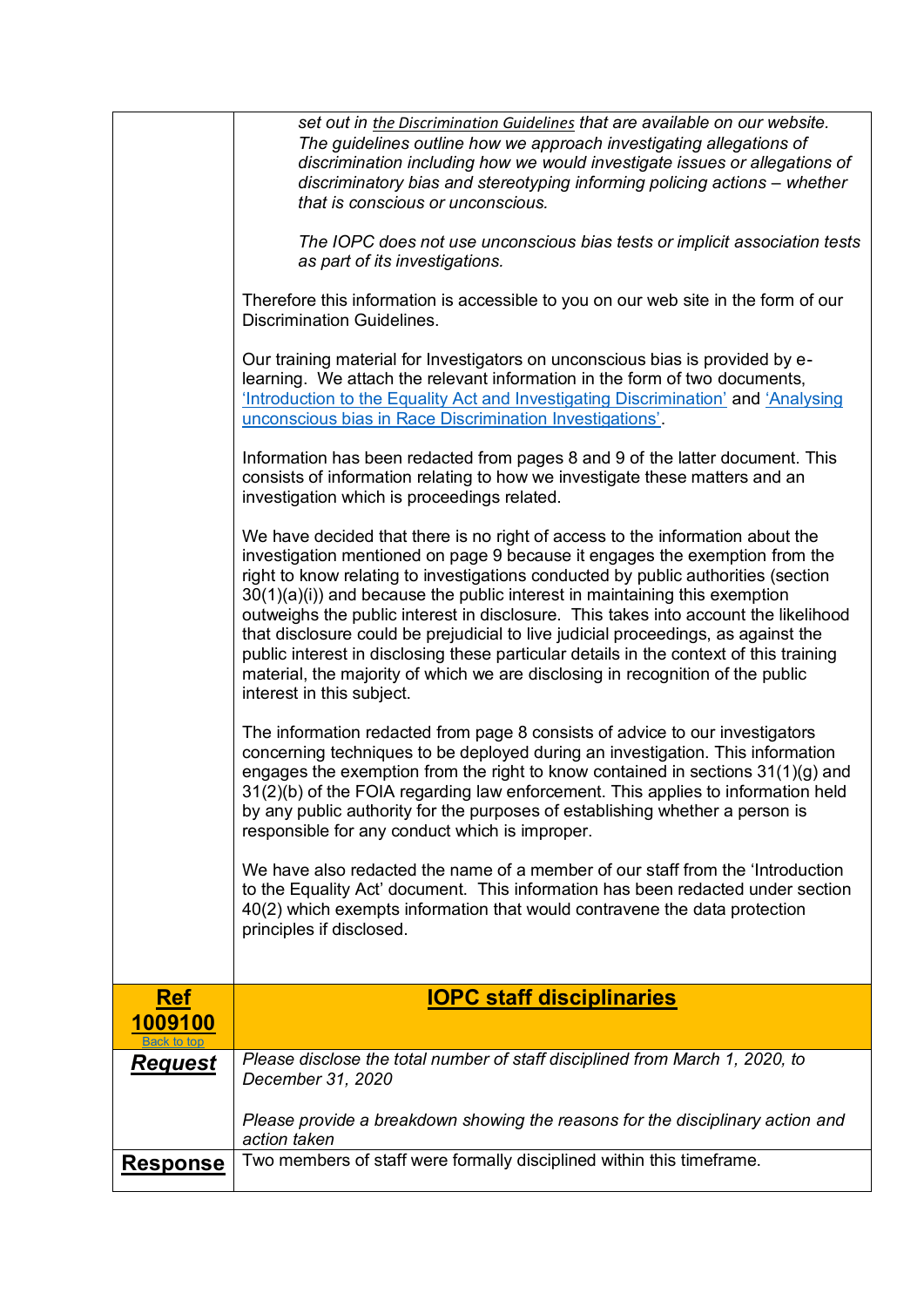<span id="page-6-0"></span>

|                                                                                                                                                                                                                                                                                                                                                                     | Both staff members were formally disciplined for conduct matters. One was given<br>a written warning, one was dismissed.                                                                                                                                                                                                                                                                                                                    |  |  |  |
|---------------------------------------------------------------------------------------------------------------------------------------------------------------------------------------------------------------------------------------------------------------------------------------------------------------------------------------------------------------------|---------------------------------------------------------------------------------------------------------------------------------------------------------------------------------------------------------------------------------------------------------------------------------------------------------------------------------------------------------------------------------------------------------------------------------------------|--|--|--|
| <b>Ref</b><br>1009091<br>Back to top                                                                                                                                                                                                                                                                                                                                | <b>Exceptional circumstances in the complaints process</b>                                                                                                                                                                                                                                                                                                                                                                                  |  |  |  |
| <b>Request</b>                                                                                                                                                                                                                                                                                                                                                      | The first 3 questions are aligned to your policy, whereby, 'unless exceptional<br>circumstances apply, the IOPC is required to forward all complaints to the<br>appropriate authority.'<br>Legislation, both old, and new, as far as I can see, does not define an 'exceptional<br>circumstance.'                                                                                                                                           |  |  |  |
|                                                                                                                                                                                                                                                                                                                                                                     | 1) Does the IOPC have a list, for types of complaints that are 'exceptional?'<br>2) How does the IOPC define an 'exceptional circumstance?' other than<br>terms, such as; 'serious?'<br>3) If the answer to Q.1 is 'No,' and the answer to Q.2, is, 'we don't have an<br>actual definition,' - upon what basis/criteria, have you worked out that the<br>complaints that you did investigate, were 'exceptional?'                           |  |  |  |
|                                                                                                                                                                                                                                                                                                                                                                     | The following questions regard the 'time period' 1 <sup>st</sup> January 2020 to the<br>1 <sup>st</sup> January 2021 - England & Wales                                                                                                                                                                                                                                                                                                      |  |  |  |
|                                                                                                                                                                                                                                                                                                                                                                     | In total, from whatever source, how many complaints did you receive?<br>$\bullet$<br>How many complaints remained with you - that you investigated?<br>$\bullet$<br>From that total, how many did you 'uphold?'<br>$\bullet$<br>How many involved police officers or staff?<br>$\bullet$<br>How many of the your 'upheld' complaints resulted in criminal<br>prosecutions?                                                                  |  |  |  |
|                                                                                                                                                                                                                                                                                                                                                                     | How many complaints from the total you received, were forwarded to the<br>OPCC?<br>How many members of the OPCC were sanctioned, or prosecuted?<br>How many were forwarded to the PCP?<br>How many were sent to the PSD?                                                                                                                                                                                                                    |  |  |  |
| <u>Response</u>                                                                                                                                                                                                                                                                                                                                                     | You refer to these words in IOPC policy: 'unless exceptional circumstances apply,<br>the IOPC is required to forward all complaints to the appropriate authority.'                                                                                                                                                                                                                                                                          |  |  |  |
| We have been unable to locate these precise words from searches of our<br>information but it appears to us that they could only relate to the procedure to be<br>followed in regard to complaints made directly to the IOPC by members of the<br>public. For example paragraph 2.7 on page 16 of our Statutory Guidance to police<br>forces (February 2020) states: |                                                                                                                                                                                                                                                                                                                                                                                                                                             |  |  |  |
|                                                                                                                                                                                                                                                                                                                                                                     | "Forces and local policing bodies should ensure that the information they<br>provide gives prominence to how to complain directly to the relevant police<br>force or local policing body, rather than to the IOPC. It should make clear<br>that complaints made to the IOPC will automatically be passed to the force<br>or local policing body for logging, unless there are exceptional<br>circumstances that justify not passing it on." |  |  |  |
|                                                                                                                                                                                                                                                                                                                                                                     | As you may be aware the legal source for the exception to passing on complaints<br>to the Appropriate Authority is paragraph 2 Schedule 3 Police Reform Act 2002<br>which provides:                                                                                                                                                                                                                                                         |  |  |  |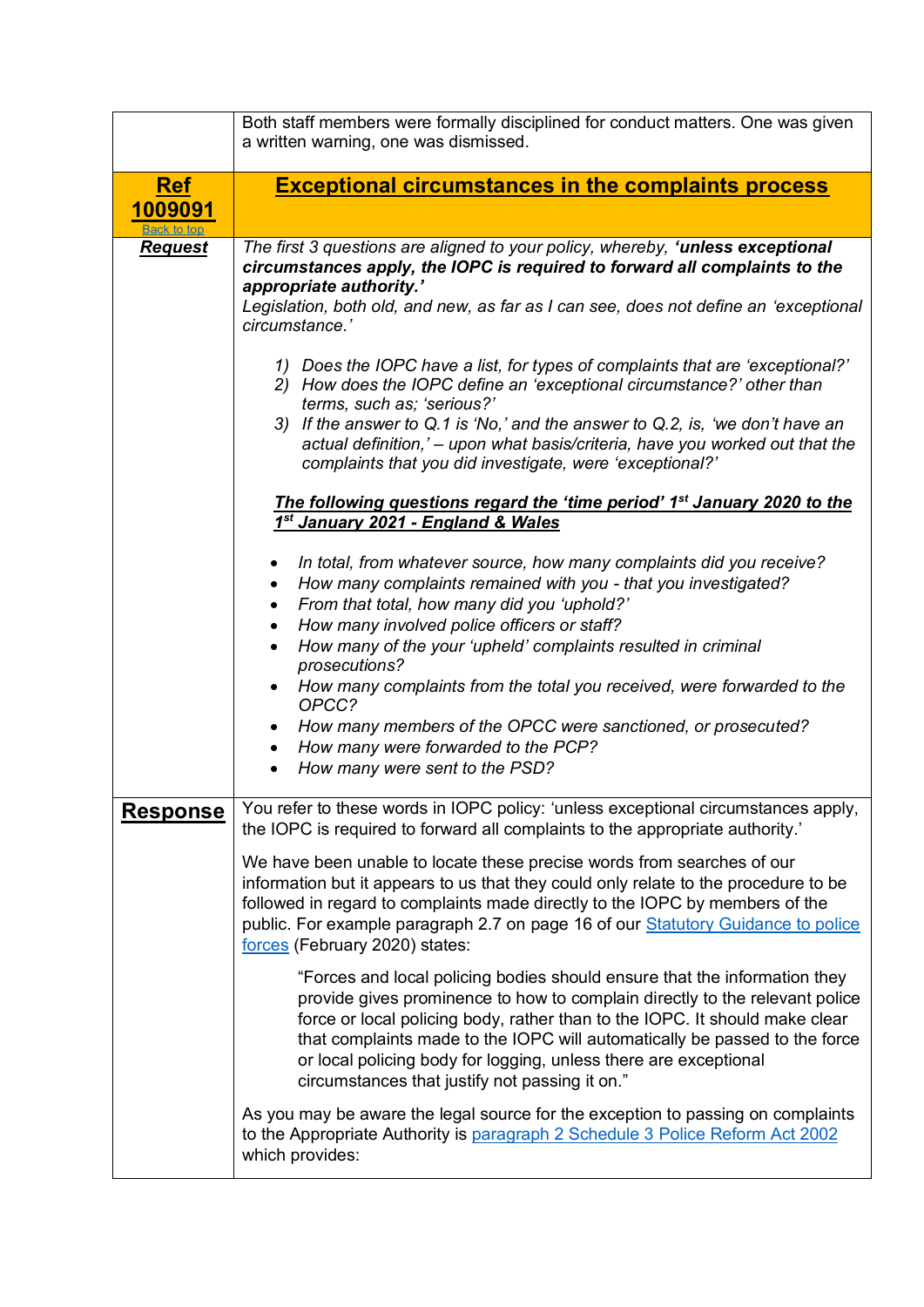| "2 (1) Where a complaint is made to the Commission, it shall give<br>notification of the complaint to the appropriate authority.                                                                                                                                                                                                                                                                                                                                                                                                   |
|------------------------------------------------------------------------------------------------------------------------------------------------------------------------------------------------------------------------------------------------------------------------------------------------------------------------------------------------------------------------------------------------------------------------------------------------------------------------------------------------------------------------------------|
| (1A) But the Commission need not give that notification if the Commission<br>considers that there are exceptional circumstances that justify its not being<br>given.<br>. "                                                                                                                                                                                                                                                                                                                                                        |
|                                                                                                                                                                                                                                                                                                                                                                                                                                                                                                                                    |
| We would emphasise that the exception in paragraph 1A relates only to the<br>obligation to notify a direct complaint to the Appropriate Authority for recording. It<br>does not relate to any other decision or procedure under the Police Reform Act<br>2002, including investigations.                                                                                                                                                                                                                                           |
| You ask "upon what basis/criteria, have you worked out that the complaints that<br>you did investigate, were 'exceptional?".                                                                                                                                                                                                                                                                                                                                                                                                       |
| Sub-paragraph 1A of paragraph 2 does not relate to any decision by the IOPC to<br>carry out its own investigation into a complaint, conduct matter or Death or<br>Serious Injury matter. These decisions are made in accordance with the criteria in<br>paragraph 15, Schedule 3 Police Reform Act 2002 following the 'reference' of a<br>complaint or other matter by the Appropriate Authority (see for example<br>paragraph 4, Schedule 3 relating to the reference of a complaint to the IOPC, also<br>known as a 'referral'). |
| You request the information we hold that defines exceptional circumstances. Our<br>guidance to staff concerning the handling of direct complaints includes the<br>following:                                                                                                                                                                                                                                                                                                                                                       |
| "Exceptional circumstances                                                                                                                                                                                                                                                                                                                                                                                                                                                                                                         |
| In certain exceptional circumstances, the IOPC does not have to forward a<br>complaint to the appropriate authority. There are two broad categories for<br>exceptional circumstances:                                                                                                                                                                                                                                                                                                                                              |
| Where notification of the complaint is likely to lead to a real risk that<br>the complainant or any other person may suffer serious physical<br>harm or loss of life                                                                                                                                                                                                                                                                                                                                                               |
| Where the notification is likely to lead to a real risk of prejudice to<br>$\bullet$<br>the interests of national security                                                                                                                                                                                                                                                                                                                                                                                                         |
| There will not be many cases, if any, where the risks of exceptional<br>circumstances outweigh the benefits of forwarding the complaint.                                                                                                                                                                                                                                                                                                                                                                                           |
| Case study                                                                                                                                                                                                                                                                                                                                                                                                                                                                                                                         |
| A member of the public wishes to make a complaint that the head<br>of the domestic violence unit in her police force has failed to<br>investigate allegations she has made about her husband because<br>they are old friends. She is also aware that the head of PSD is<br>friends with her husband personally and her husband has warned<br>her that any complaint would be covered up and that he would be<br>informed that she had made one.                                                                                    |
|                                                                                                                                                                                                                                                                                                                                                                                                                                                                                                                                    |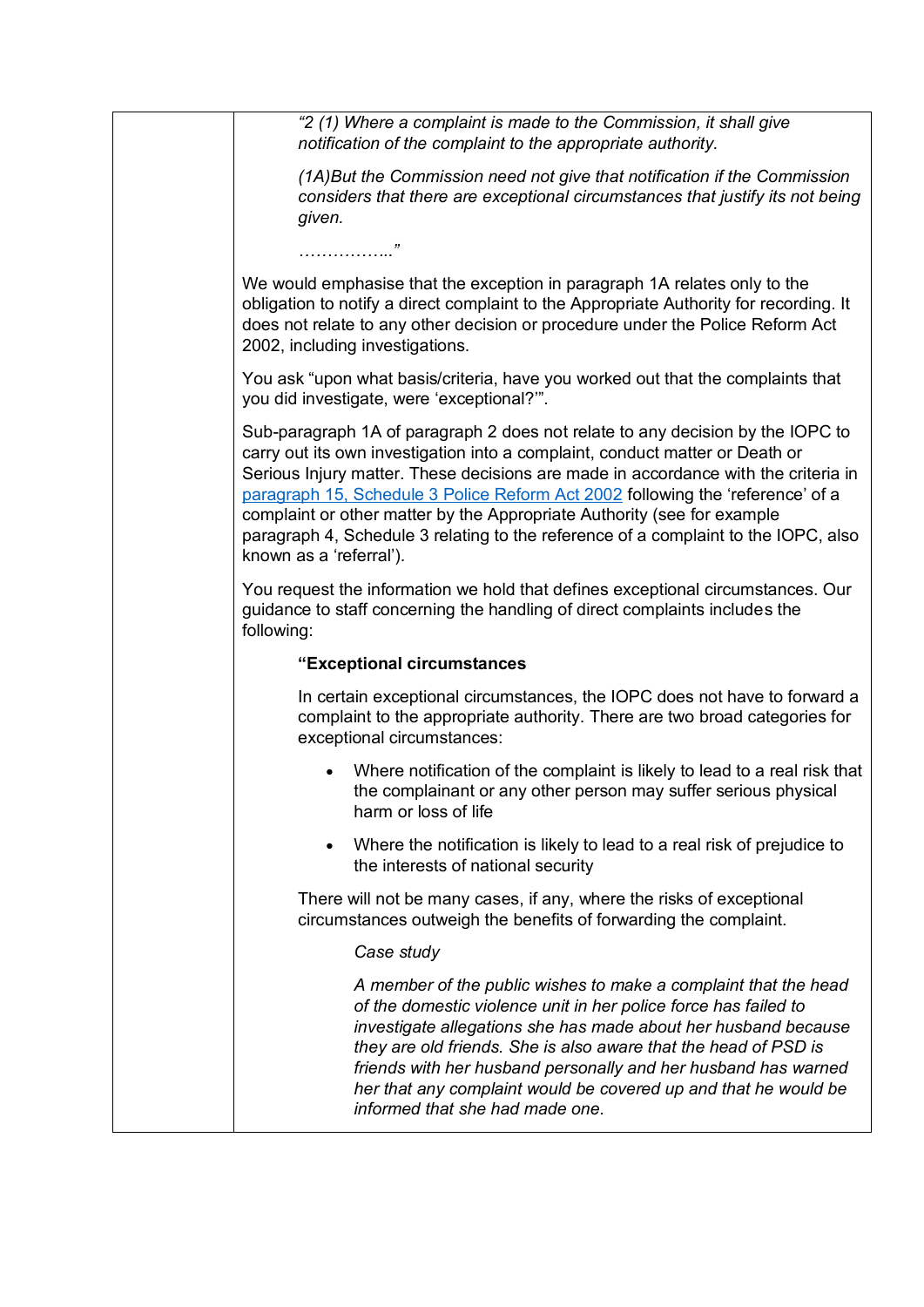| In this circumstance there is a real risk that forwarding the complaint to the<br>AA could result in the complainant sustaining physical harm. The Advisor<br>should seek advice from their line manager.                                                                                                                                                                                                                                                                                                                                                                                                                                                                                                                                                                                                                                            |
|------------------------------------------------------------------------------------------------------------------------------------------------------------------------------------------------------------------------------------------------------------------------------------------------------------------------------------------------------------------------------------------------------------------------------------------------------------------------------------------------------------------------------------------------------------------------------------------------------------------------------------------------------------------------------------------------------------------------------------------------------------------------------------------------------------------------------------------------------|
| In practice, therefore, IOPC staff will assess the complaint document<br>against the criteria listed above. It may be that contact will need to be<br>made with the complainant or others to gather further information.                                                                                                                                                                                                                                                                                                                                                                                                                                                                                                                                                                                                                             |
| If the person dealing with the complaint believes that they have such a<br>case they should discuss the complaint with their line manager, who will<br>escalate the matter further if required."                                                                                                                                                                                                                                                                                                                                                                                                                                                                                                                                                                                                                                                     |
| This is the information we hold in relation to the application of paragraph 2,<br>Schedule 3. The IOPC has not applied this exception in practice.                                                                                                                                                                                                                                                                                                                                                                                                                                                                                                                                                                                                                                                                                                   |
| Our understanding of the remainder of your request is that you are asking for data<br>as to the number of complaints made directly to the IOPC by members of the<br>public that are then retained by the IOPC for investigation. You also request the<br>outcomes of these complaints.                                                                                                                                                                                                                                                                                                                                                                                                                                                                                                                                                               |
| In accordance with paragraph 2, Schedule 3, the IOPC's involvement in<br>complaints received directly from members of the public is limited to notifying<br>them to the Appropriate Authority for a recording decision. The IOPC rarely has<br>any further involvement in these complaints and records only minimal information<br>about them. We do not retain these complaints for investigation as we have no<br>power to do so and must deal with them as the Police Reform Act provides, which<br>means notifying them to the Appropriate Authority other than in the highly<br>exceptional circumstances defined in our guidance as above.                                                                                                                                                                                                     |
| As we have explained, the matters we investigate originate from a referral from<br>the Appropriate Authority. Many IOPC investigations do not involve a complaint<br>but arise from the referral of a 'conduct matter' or 'Death or Serious Injury' matter.<br>Most referrals do not result in an IOPC investigation but are instead passed back<br>to the force, often with a direction that they carry out their own investigation. We<br>would suggest that very few of our investigations if any are based on a direct<br>complaint that we have passed on to the Appropriate Authority. As we do not<br>track direct complaints, we do not hold data as to how they are subsequently dealt<br>with by police forces. It seems likely that a small minority will result in a referral to<br>the IOPC, but we do not report on these occurrences. |
| Finding IOPC investigations connected to a direct complaint would be time<br>consuming and may well engage the cost limit under section 12 of the FOIA,<br>meaning that we would not be obliged to provide it in accordance with the right to<br>know. An exhaustive search would be likely to find very few cases, if any. In any<br>event such data would not assist with your enquiry since paragraph 2 Schedule 3<br>has no bearing on our decisions as to whether a complaint or other matter<br>requires investigation and, if it does, whether this should be carried out by the<br>IOPC or the police.                                                                                                                                                                                                                                       |
| The IOPC collects police complaints data from police forces and publishes an<br>annual report 'Police Complaints: Statistics for England and Wales'.                                                                                                                                                                                                                                                                                                                                                                                                                                                                                                                                                                                                                                                                                                 |
| Our annual statistical reports and quarterly police force performance data are<br>accessible on this page of our web site which includes links to our current and<br>previous data. The information we publish includes the total number of complaints<br>recorded by each police force and a breakdown of how these complaints have                                                                                                                                                                                                                                                                                                                                                                                                                                                                                                                 |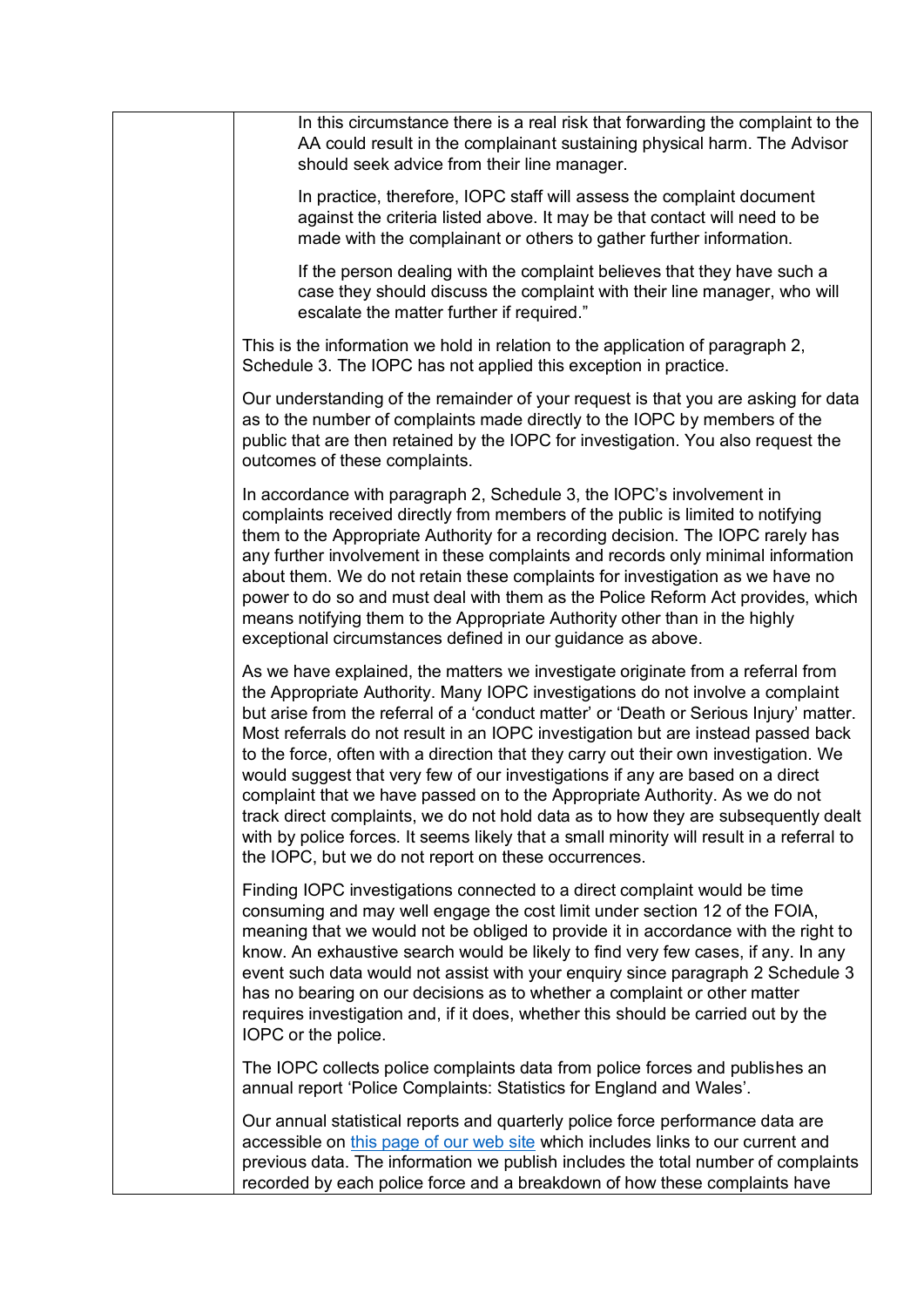<span id="page-9-1"></span><span id="page-9-0"></span>

|                                      |                                                                                                                                                                                                                                                                                                                                                                                                                                                                                                                                                                                                                                                                                                                                                                                                                                                                                                                                                                                                                             |                                                                            | been handled, including data as to the nature of allegations recorded by police<br>and how they are concluded. Our most recent report relates to the year 2019/20.                                                                                   |  |
|--------------------------------------|-----------------------------------------------------------------------------------------------------------------------------------------------------------------------------------------------------------------------------------------------------------------------------------------------------------------------------------------------------------------------------------------------------------------------------------------------------------------------------------------------------------------------------------------------------------------------------------------------------------------------------------------------------------------------------------------------------------------------------------------------------------------------------------------------------------------------------------------------------------------------------------------------------------------------------------------------------------------------------------------------------------------------------|----------------------------------------------------------------------------|------------------------------------------------------------------------------------------------------------------------------------------------------------------------------------------------------------------------------------------------------|--|
|                                      |                                                                                                                                                                                                                                                                                                                                                                                                                                                                                                                                                                                                                                                                                                                                                                                                                                                                                                                                                                                                                             | appeals. Our report for the year 202/21 will be published later this year. | We also publish information about our own performance in our Annual report. Our<br>most recent report relates to the year 2019/20 and is available here on our web<br>site. This includes data relating to our work on referrals, investigations and |  |
|                                      |                                                                                                                                                                                                                                                                                                                                                                                                                                                                                                                                                                                                                                                                                                                                                                                                                                                                                                                                                                                                                             | Further information about our functions is available on our web site.      |                                                                                                                                                                                                                                                      |  |
| <b>Ref</b>                           |                                                                                                                                                                                                                                                                                                                                                                                                                                                                                                                                                                                                                                                                                                                                                                                                                                                                                                                                                                                                                             | <b>Communications related to Sarah Everard</b>                             |                                                                                                                                                                                                                                                      |  |
| <u>1009112</u><br><b>Back to top</b> |                                                                                                                                                                                                                                                                                                                                                                                                                                                                                                                                                                                                                                                                                                                                                                                                                                                                                                                                                                                                                             |                                                                            |                                                                                                                                                                                                                                                      |  |
| <b>Request</b>                       | the Sarah Everard vigil.                                                                                                                                                                                                                                                                                                                                                                                                                                                                                                                                                                                                                                                                                                                                                                                                                                                                                                                                                                                                    |                                                                            | Please provide copies of all communications and correspondence with the MPS<br>between 6pm on March 13 and the time of this email, which relate in any way to                                                                                        |  |
|                                      |                                                                                                                                                                                                                                                                                                                                                                                                                                                                                                                                                                                                                                                                                                                                                                                                                                                                                                                                                                                                                             | This includes but is not limited to any referrals from the MPS.            |                                                                                                                                                                                                                                                      |  |
| <b>Response</b>                      | The information we hold under your request is shown below. This consists of all of<br>the information we hold within the scope of your request with the exception of the<br>names and email addresses of the senders/recipients of these emails.                                                                                                                                                                                                                                                                                                                                                                                                                                                                                                                                                                                                                                                                                                                                                                            |                                                                            |                                                                                                                                                                                                                                                      |  |
|                                      | From: [Superintendent, MPS Directorate of Professional Standards]<br>Sent: 14 March 2021 18:29<br>To: [Head of IOPC Assessment Unit]<br>Subject: RE: Referrals<br>Re: the vigil. We have had over 100 complaints but none seem to be from anyone who was<br>present or eligible to be a complainant. We have also had approx 50 messages of thanks and<br>support. We have reviewed some of the social media footage and so far not identified any<br>conduct by any officers, maybe some minor learning points. The review process is not yet<br>complete. I note that the Mayor has stated that he has asked the IOPC and HMICFRS to<br>investigate but at the moment we have no conduct/complaints or DSIs to refer to you.<br><b>.</b><br>From: [Head of IOPC Assessment Unit]<br>Sent: 14 March 2021 16:57<br>To: [Superintendent, MFS Directorate of Professional Standards]<br>Subject: Referrals<br>Do you have any update regarding any impending referrals re  or the events in Clapham on<br>Saturday night?<br> |                                                                            |                                                                                                                                                                                                                                                      |  |
| <b>Ref</b>                           | <b>Technologies used for IOPC functions</b>                                                                                                                                                                                                                                                                                                                                                                                                                                                                                                                                                                                                                                                                                                                                                                                                                                                                                                                                                                                 |                                                                            |                                                                                                                                                                                                                                                      |  |
| 1009151                              |                                                                                                                                                                                                                                                                                                                                                                                                                                                                                                                                                                                                                                                                                                                                                                                                                                                                                                                                                                                                                             |                                                                            |                                                                                                                                                                                                                                                      |  |
| <b>Request</b>                       |                                                                                                                                                                                                                                                                                                                                                                                                                                                                                                                                                                                                                                                                                                                                                                                                                                                                                                                                                                                                                             |                                                                            | You asked questions regarding the technologies used for various functions                                                                                                                                                                            |  |
| <u>Response</u>                      |                                                                                                                                                                                                                                                                                                                                                                                                                                                                                                                                                                                                                                                                                                                                                                                                                                                                                                                                                                                                                             | 1) Please advise what technologies (including version) you use for:        |                                                                                                                                                                                                                                                      |  |
|                                      |                                                                                                                                                                                                                                                                                                                                                                                                                                                                                                                                                                                                                                                                                                                                                                                                                                                                                                                                                                                                                             | Name of technology                                                         | Version used                                                                                                                                                                                                                                         |  |
|                                      | <b>HR</b>                                                                                                                                                                                                                                                                                                                                                                                                                                                                                                                                                                                                                                                                                                                                                                                                                                                                                                                                                                                                                   | Zellis / ResourceLink                                                      | <b>Online SaaS</b>                                                                                                                                                                                                                                   |  |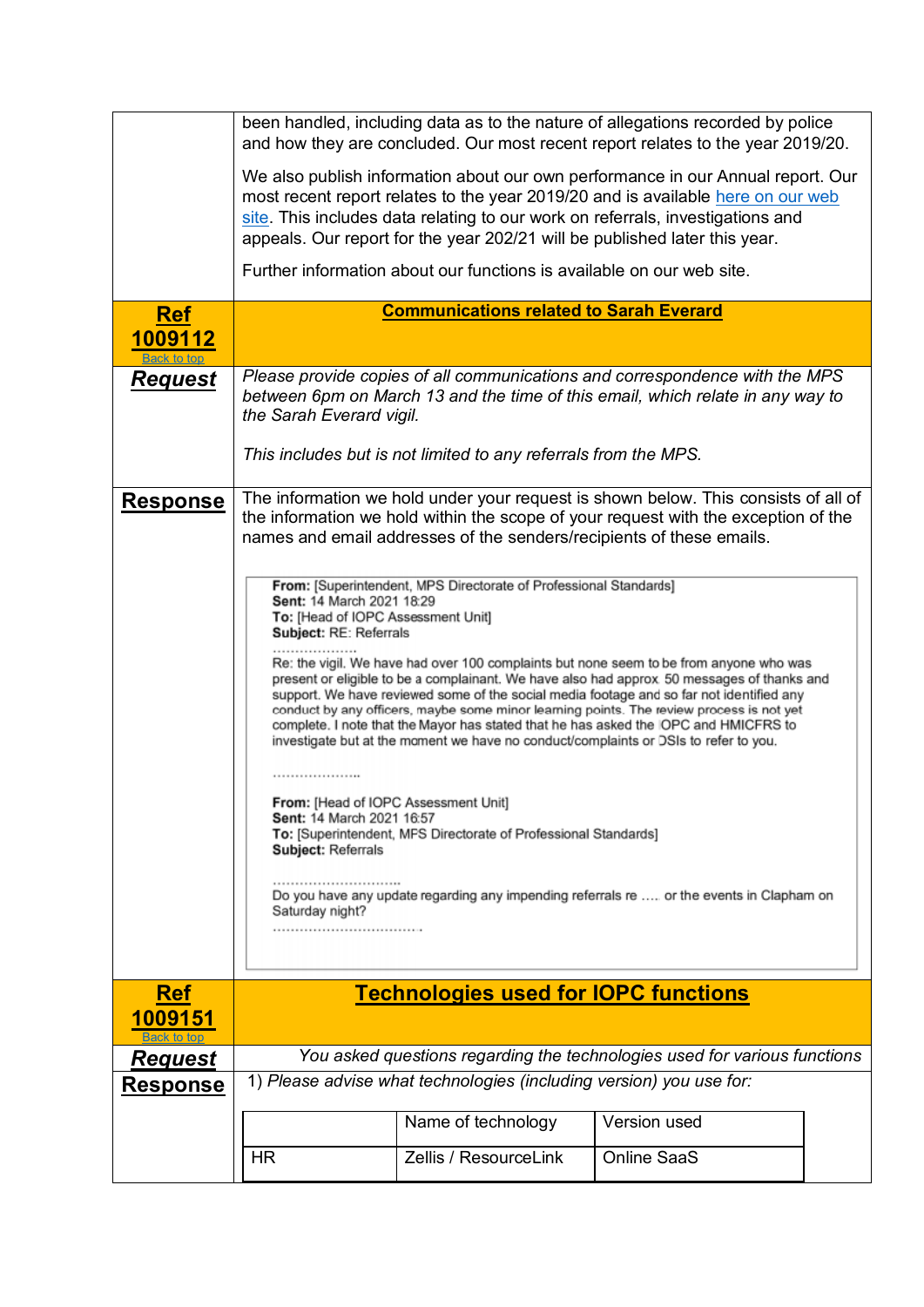<span id="page-10-0"></span>

|                                      | Payroll                                                                                                                      | <b>Civica Online Solutions</b>                                       | <b>Online SaaS</b>                                                                                                                                                                                                                                                                                                                                                                                                                                                                                                                         |  |
|--------------------------------------|------------------------------------------------------------------------------------------------------------------------------|----------------------------------------------------------------------|--------------------------------------------------------------------------------------------------------------------------------------------------------------------------------------------------------------------------------------------------------------------------------------------------------------------------------------------------------------------------------------------------------------------------------------------------------------------------------------------------------------------------------------------|--|
|                                      | L&D                                                                                                                          | <b>Bridge</b>                                                        | <b>Online SaaS</b>                                                                                                                                                                                                                                                                                                                                                                                                                                                                                                                         |  |
|                                      | Finance                                                                                                                      | Unit 4 Business World                                                | <b>Online SaaS</b>                                                                                                                                                                                                                                                                                                                                                                                                                                                                                                                         |  |
|                                      | Procurement                                                                                                                  | None                                                                 |                                                                                                                                                                                                                                                                                                                                                                                                                                                                                                                                            |  |
|                                      | <b>Contact Centre</b>                                                                                                        | Unity client for<br><b>Broadsoft</b>                                 | 22.9                                                                                                                                                                                                                                                                                                                                                                                                                                                                                                                                       |  |
|                                      | 2) Please advise if any of the following services are outsourced to third<br>parties, and if so, when does the contract end? |                                                                      |                                                                                                                                                                                                                                                                                                                                                                                                                                                                                                                                            |  |
|                                      |                                                                                                                              | Outsourced?                                                          |                                                                                                                                                                                                                                                                                                                                                                                                                                                                                                                                            |  |
|                                      | <b>HR</b>                                                                                                                    | No                                                                   |                                                                                                                                                                                                                                                                                                                                                                                                                                                                                                                                            |  |
|                                      | Payroll                                                                                                                      | No                                                                   |                                                                                                                                                                                                                                                                                                                                                                                                                                                                                                                                            |  |
|                                      | L&D                                                                                                                          | No                                                                   |                                                                                                                                                                                                                                                                                                                                                                                                                                                                                                                                            |  |
|                                      | Finance                                                                                                                      | No                                                                   |                                                                                                                                                                                                                                                                                                                                                                                                                                                                                                                                            |  |
|                                      | Procurement                                                                                                                  | <b>No</b>                                                            |                                                                                                                                                                                                                                                                                                                                                                                                                                                                                                                                            |  |
|                                      | <b>Contact Centre</b>                                                                                                        | No                                                                   |                                                                                                                                                                                                                                                                                                                                                                                                                                                                                                                                            |  |
|                                      |                                                                                                                              |                                                                      |                                                                                                                                                                                                                                                                                                                                                                                                                                                                                                                                            |  |
| <b>Ref</b>                           |                                                                                                                              |                                                                      | <b>Referrals received from Greater Manchester Police</b>                                                                                                                                                                                                                                                                                                                                                                                                                                                                                   |  |
| <u> 1009152</u>                      |                                                                                                                              |                                                                      |                                                                                                                                                                                                                                                                                                                                                                                                                                                                                                                                            |  |
| <b>Back to top</b><br><u>Request</u> |                                                                                                                              |                                                                      | 1. In the period between 1 <sup>st</sup> January and 31 <sup>st</sup> December 2020, other than referral<br>of death or serious injury (DSI) matters, or conduct matters relating to the chief<br>officer, could you please inform me of the number of complaints that were referred<br>by the Greater Manchester Police (GMP) to the IOPC, in line with paragraph 9.4,<br>statutory guidance on the police complaints 2020. (Mandatory referral criteria.)<br>2. Could you also inform me, out of those complaints how many were referred |  |
| <b>Response</b>                      | were voluntary.                                                                                                              | back to the GMP, advising that no investigation should be conducted? | We received 342 referrals from GMP in 2020, of which 80 were complaint<br>referrals. 71 of these were referred under mandatory referral criteria and nine                                                                                                                                                                                                                                                                                                                                                                                  |  |
|                                      | was an invalid referral.                                                                                                     |                                                                      | Of the 71 mandatory complaint referrals, 56 were returned to the force to<br>investigate locally, four were returned to the force to handle the matter in a<br>reasonable and proportionate manner (as per our Statutory Guidance) and one                                                                                                                                                                                                                                                                                                 |  |
|                                      | that initially referred.                                                                                                     |                                                                      | Please note that our case management system captures the case type at case<br>level. Therefore, if the case type changes during the life of the case, for example<br>from a Death or Serious Injury to a conduct, the case type will have changed from                                                                                                                                                                                                                                                                                     |  |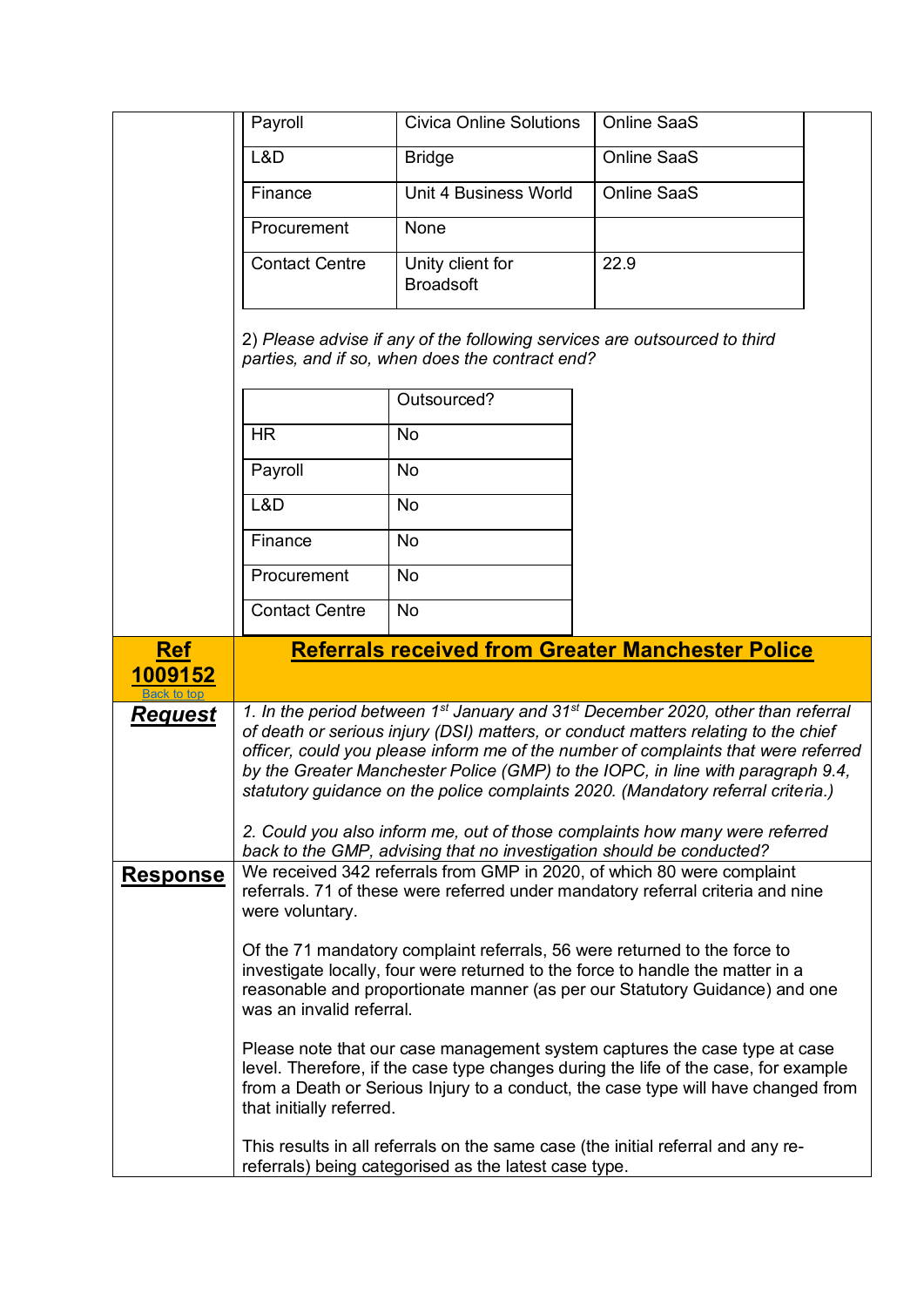<span id="page-11-0"></span>

| <b>Ref</b>      | <b>Monitoring of mandatory referrals by police forces</b>                                                                                                                                                                                                                                                                                                                             |  |  |  |
|-----------------|---------------------------------------------------------------------------------------------------------------------------------------------------------------------------------------------------------------------------------------------------------------------------------------------------------------------------------------------------------------------------------------|--|--|--|
| 1009136         |                                                                                                                                                                                                                                                                                                                                                                                       |  |  |  |
|                 | Referring to an IPCC review entitled 'Referring complaints, conduct matters                                                                                                                                                                                                                                                                                                           |  |  |  |
| <b>Request</b>  | and death or serious injury matters to the IPCC - a review of current police<br>force practice'.                                                                                                                                                                                                                                                                                      |  |  |  |
|                 | 1. Please supply any more recent assessments made of the level of<br>failure in police forces to comply with the obligations for mandatory<br>referral of police complaints.<br>2. How do you currently monitor and assess the current level of failure<br>to comply with the obligations for mandatory referral of police                                                            |  |  |  |
|                 | complaints?<br>3. What plans do you have to monitor and assess these failures in the<br>future?                                                                                                                                                                                                                                                                                       |  |  |  |
|                 | 4. Please supply any information you hold on failures and the level of<br>failures in individual police forces.                                                                                                                                                                                                                                                                       |  |  |  |
|                 | 5. Please supply any plans you have made to improve police<br>compliance with mandatory referral requirements.                                                                                                                                                                                                                                                                        |  |  |  |
|                 | 6. Please supply any plans you hold that have been supplied by you by<br>police forces to improve their compliance with mandatory referral<br>requirements.                                                                                                                                                                                                                           |  |  |  |
|                 | 7. What procedure do you follow if at any point comes to light that a<br>police force should have referred a complaint to you under<br>mandatory referral?                                                                                                                                                                                                                            |  |  |  |
| <b>Response</b> | 1. No relevant information is held.                                                                                                                                                                                                                                                                                                                                                   |  |  |  |
|                 | 2. We monitor and track the number of referrals we receive for any<br>trends in forces. If we are notified of a matter from stakeholders, or<br>through our operational work, and there are questions around<br>referral of a specific incident, we can contact the force to discuss to<br>issue and see whether it meets the referral criteria.                                      |  |  |  |
|                 | If we identify concerns, these are addressed through meetings and<br>oversight activities with forces and local policing bodies, for example<br>we ran a series of workshops relating to referrals two years ago -<br>more on this below.                                                                                                                                             |  |  |  |
|                 | 3. We continue to regularly monitor the feedback that is provided to the<br>Oversight Team and act accordingly.                                                                                                                                                                                                                                                                       |  |  |  |
|                 | 4. We do not hold data on failures. We have an Oversight log where<br>matters or concerns can be referred to the team to assess and<br>evaluate through activities and discussion with forces. Each concern<br>identified is considered on an individual basis and appropriate action<br>taken. We do monitor the number of referrals so can see if there are<br>significant changes. |  |  |  |
|                 | 5. We produce Focus magazines that provide practical guidance to police<br>force professional standards departments (PSDs) and local policing<br>bodies (LPBs) on dealing with complaints, conduct matters, and death or<br>serious injury cases. After publishing the report entitled "Referring                                                                                     |  |  |  |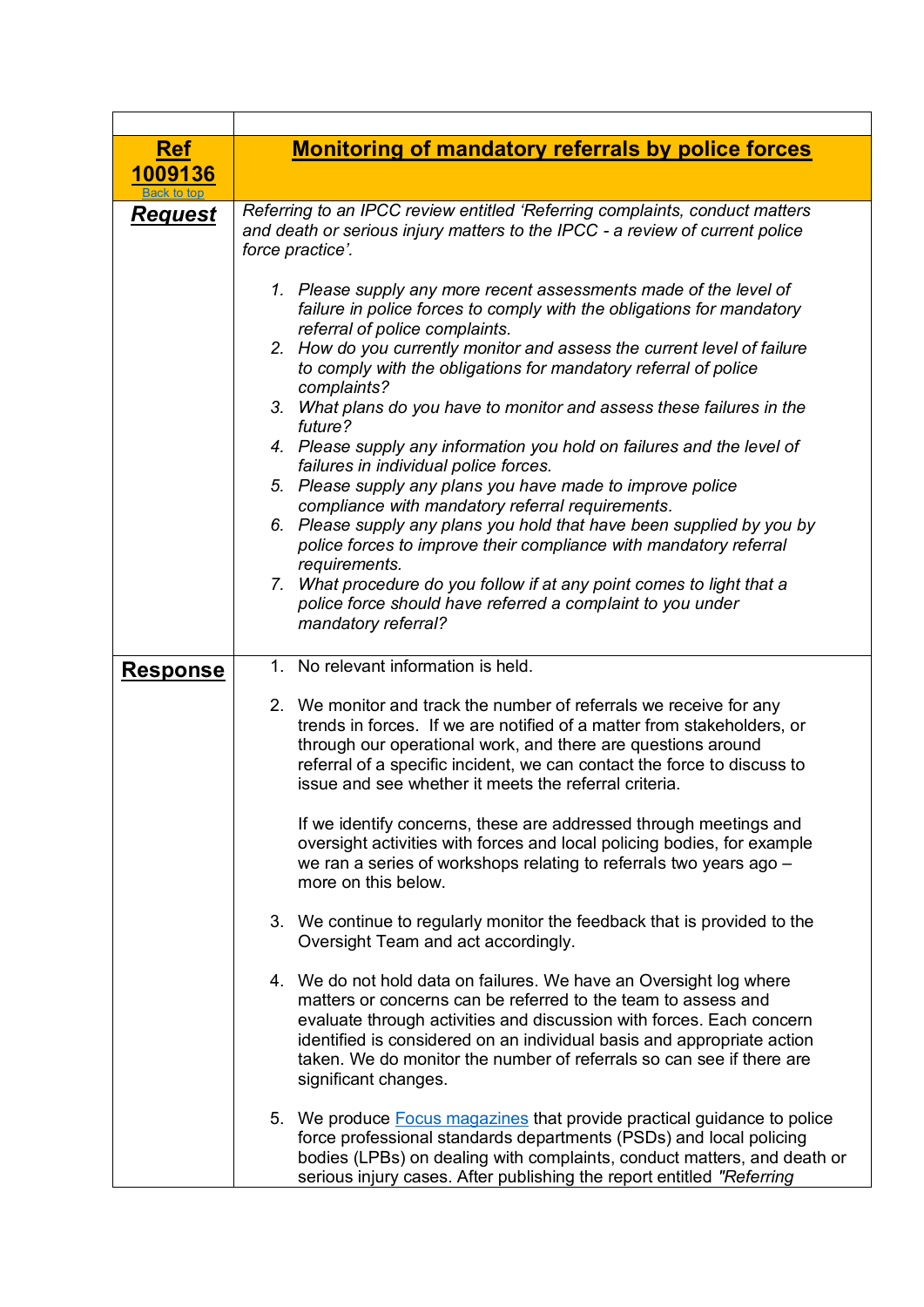<span id="page-12-0"></span>

| complaints, conduct matters and death or serious injury matters to the<br>$\text{IPCC}-a$ review of current police force practice", we produced a specific<br>issue (Issue 9 - Referrals) to clarify the mandatory and voluntary referral<br>criteria in the areas we found forces need most guidance.                                                                       |  |
|------------------------------------------------------------------------------------------------------------------------------------------------------------------------------------------------------------------------------------------------------------------------------------------------------------------------------------------------------------------------------|--|
| Furthermore this issue of Focus is currently being updated to reflect the                                                                                                                                                                                                                                                                                                    |  |
| legislation change that took place in Feb 2020. We have also hosted a<br>series of workshops for forces across England and Wales to improve their<br>understanding of matters that need to be referred and this resulted in us<br>receiving a significant increase of referrals (this is also referred to on page<br>19 of the published 2018/2019 Impact report)            |  |
| 6. No relevant information is held.                                                                                                                                                                                                                                                                                                                                          |  |
| 7. As explained above matters are regularly brought to our attention<br>from a number of different internal and external stakeholders which<br>we assess individually and discuss with the force as necessary. This<br>can include use of our call-in powers and powers of initiative where<br>we feel something should be referred but the Appropriate Authority<br>do not. |  |
| Additionally, where we are the relevant review body, we must<br>assess when considering the outcome of the complaint whether it<br>ought to have hit the mandatory referral criteria and this may lead to<br>us upholding a review, although it may not result in us directing an<br>investigation.                                                                          |  |
| Any occasions that are identified in the course of our operational<br>work where we consider the force may not have applied the<br>mandatory referral criteria correctly are highlighted to the Oversight<br>Team so that matters can be evaluated, raised with the force and<br>learning can be fed back.                                                                   |  |
| DSI in or following police custody involving mental health<br>Ref                                                                                                                                                                                                                                                                                                            |  |
| 1009143                                                                                                                                                                                                                                                                                                                                                                      |  |
| Data on the number of serious injuries in police custody or following<br><b>Request</b><br>police contact over the last decade broken down by ethnicity and<br>where mental health is a factor                                                                                                                                                                               |  |
| The number of police officers involved in such cases who have been<br>recommended for misconduct or gross misconduct from 2010/11 to<br>2020/21                                                                                                                                                                                                                              |  |
| The number of police officers involved in cases of serious injuries in<br>police custody or following police contact whose disciplinary referrals<br>have been upheld from 2010/11 to 2020/21                                                                                                                                                                                |  |
| <b>Cases involving serious injury</b><br><b>Response</b>                                                                                                                                                                                                                                                                                                                     |  |
| You may not be aware that the majority of police complaint and misconduct<br>cases are dealt with by the police without any IOPC involvement. The IOPC<br>investigates only the most serious cases. While we collect statistics from<br>police forces about the complaints they have recorded and how they were                                                              |  |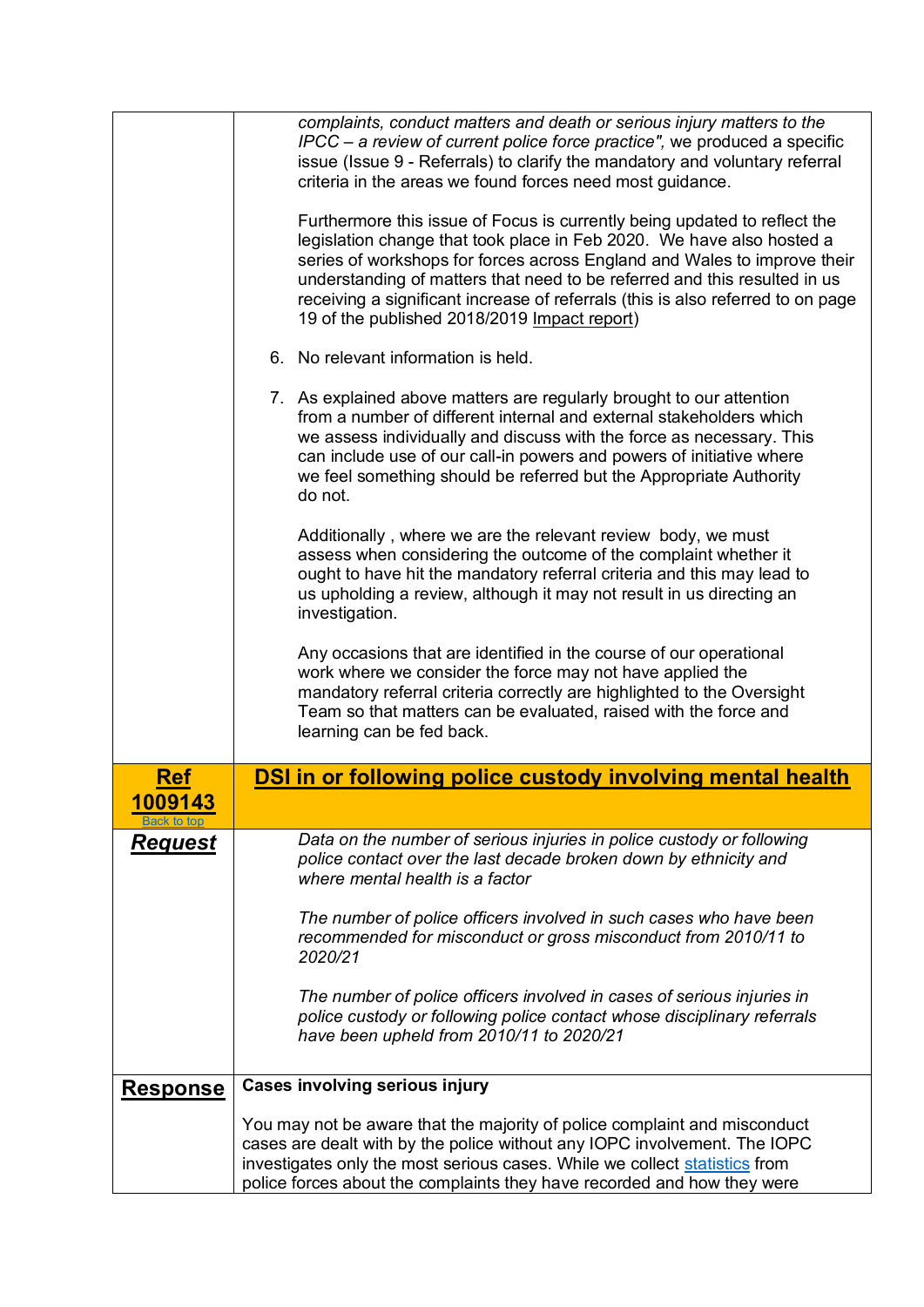<span id="page-13-0"></span>

|                        | handled, the level of detail you require would have to be requested directly<br>from individual police forces. Therefore, this information is not held by the<br>IOPC.<br>It appears to us that some of the information you require under the first part of<br>your request is published by the Home Office, whose police use of force statistics<br>include data as to ethnicity and health condition (mental, physical, both) as                                                                                             |
|------------------------|--------------------------------------------------------------------------------------------------------------------------------------------------------------------------------------------------------------------------------------------------------------------------------------------------------------------------------------------------------------------------------------------------------------------------------------------------------------------------------------------------------------------------------|
|                        | perceived by the reporting officer, the incident location (police settings: custody<br>block, vehicle, police station), type of force and level of injury (categorised as<br>'minor' or 'severe'). You may be able to access more detailed information that<br>they do not publish by requesting information directly from them. The email<br>address for making a FOI request to the Home Office is<br>foirequests@homeoffice.gov.uk                                                                                          |
|                        | The IOPC's 'Deaths during or following police contact annual report' has been<br>published since 2005. From 2016/17 the IPCC started to include information<br>about demographics for use of force within the 'other deaths following police<br>contact' category. Since the 2017/18 report, we have stated in both the<br>'deaths in custody' and the 'other deaths following police contact' chapters of<br>the report the number of use of force deaths by ethnicity.                                                       |
|                        | For each case included in this annual report, it is noted whether mental<br>health, alcohol, or drugs was identified as relevant to the individual who died.<br>These factors would be selected if these are referenced in the case<br>circumstances in specified ways. A full explanation of the data we use in the<br>report is available in the guidance document.                                                                                                                                                          |
|                        | We may be able to produce some data under the first part of your request<br>based on searches of IOPC investigation cases. This would be based on our<br>cases in which the 'serious injury' and 'mental health' case factors have been<br>selected. The data we could provide would not include ethnicity as this is not<br>available in many of our cases.                                                                                                                                                                   |
|                        | Manual checks would be required in each case so as to confirm that the<br>'mental health' and serious injury' factors have been applied correctly, so we<br>would have to carry out some initial searches in order to decide on the<br>number of cases that we would be prepared to search. It is clear that the work<br>involved in locating and retrieving the relevant data would exceed the FOIA<br>cost limit if we attempted to search cases commenced over a period of more<br>than a few years (perhaps two or three). |
|                        | <b>Outcomes</b>                                                                                                                                                                                                                                                                                                                                                                                                                                                                                                                |
|                        | Data as to the disciplinary and other outcomes would have to be requested from<br>individual police forces for the reasons given above. This data is not held by the<br>IOPC.                                                                                                                                                                                                                                                                                                                                                  |
|                        | Work aimed at producing outcomes data for IOPC investigations is on-going. The<br>data we are aiming to produce does not link outcomes to allegation or incident<br>type.                                                                                                                                                                                                                                                                                                                                                      |
| <u>Ref</u>             | <b>Police officers charged with a criminal offence</b>                                                                                                                                                                                                                                                                                                                                                                                                                                                                         |
| 1009213<br>Back to top |                                                                                                                                                                                                                                                                                                                                                                                                                                                                                                                                |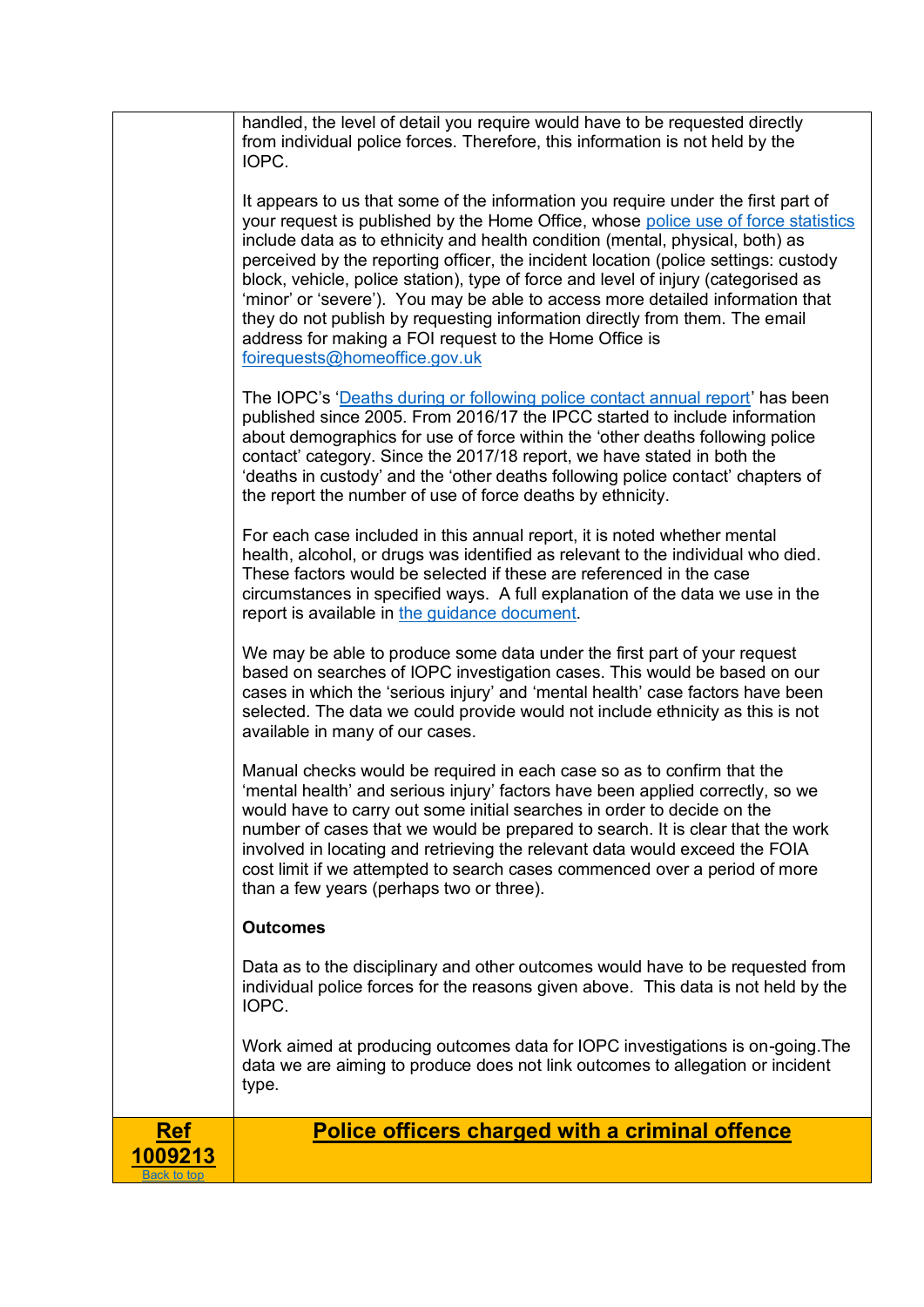<span id="page-14-0"></span>

| <b>Request</b>        | Can you please provide the number of officers charged with a criminal<br>offence allegedly committed while they were a serving member of a police<br>force over the last ten years, from January 1 2011, to April 1 2021.<br>The data should be broken down by month and should include the offence<br>said to have been committed, the officer's rank, the force for which they<br>worked, and whether the officer was convicted.<br>If possible, could the name of the convicted officer be included, as well as<br>the date and court at which they were sentenced.                                                                                                                                                                                                                                                                                                                                                                                                                                                                                                                                                                                                                                                                                                                                                                                                                                                                                                                                                                                                                                                                                                                                                                                                                                                                                                                         |
|-----------------------|------------------------------------------------------------------------------------------------------------------------------------------------------------------------------------------------------------------------------------------------------------------------------------------------------------------------------------------------------------------------------------------------------------------------------------------------------------------------------------------------------------------------------------------------------------------------------------------------------------------------------------------------------------------------------------------------------------------------------------------------------------------------------------------------------------------------------------------------------------------------------------------------------------------------------------------------------------------------------------------------------------------------------------------------------------------------------------------------------------------------------------------------------------------------------------------------------------------------------------------------------------------------------------------------------------------------------------------------------------------------------------------------------------------------------------------------------------------------------------------------------------------------------------------------------------------------------------------------------------------------------------------------------------------------------------------------------------------------------------------------------------------------------------------------------------------------------------------------------------------------------------------------|
| <b>Response</b>       | Data relating to criminal investigations of police officers is published by the Home<br>Office as part of its police workforce data series:<br>https://www.gov.uk/government/statistics/police-workforce-england-and-wales-30-<br>september-2020<br>This includes information about the outcomes of proceedings but does not include<br>information as to offences, force, rank or name of officer.<br>As stated in the Home Office workforce data, the majority of criminal<br>investigations of police officers and staff follow an internal conduct investigation<br>meaning that the IOPC would be unlikely to be involved.<br>The IOPC does not hold information about criminal proceedings against police<br>officers other than in respect of its own investigations. Work on producing<br>outcomes data for IOPC investigations is on-going but the data we are aiming to<br>produce will not include the level of detail you require. We are not currently in a<br>position to produce data as to investigation outcomes, other than in respect of<br>specific investigations.<br>We would suggest that there would be no FOIA right of access to information held<br>by the IOPC from which a person charged with a criminal offence would be<br>identifiable, since such 'criminal offence data' can be disclosed under FOIA only<br>in very limited circumstances. A person may be 'identifiable' for data protection<br>purposes without being named. Officers charged with criminal offences following<br>IOPC investigations are named by the IOPC under the circumstances set out in<br>our Policy on the naming of police officers and staff; however, persons suspected,<br>charged or convicted of offences cannot be named indefinitely by the IOPC<br>without breaching the data protection principles. Therefore, we only publish these<br>details for a limited period. |
| <b>Ref</b><br>1009156 | <b>Allegations of sexual misconduct against police</b>                                                                                                                                                                                                                                                                                                                                                                                                                                                                                                                                                                                                                                                                                                                                                                                                                                                                                                                                                                                                                                                                                                                                                                                                                                                                                                                                                                                                                                                                                                                                                                                                                                                                                                                                                                                                                                         |
|                       | 1. How many police officers have had allegations of sexual misconduct                                                                                                                                                                                                                                                                                                                                                                                                                                                                                                                                                                                                                                                                                                                                                                                                                                                                                                                                                                                                                                                                                                                                                                                                                                                                                                                                                                                                                                                                                                                                                                                                                                                                                                                                                                                                                          |
| <u>Request</u>        | and/or sexual assault made against them by the general public and within<br>their own forces in each of the following financial years:<br>a. 2016-17<br>2017-18<br>b.<br>2018-19<br>C.<br>2019-20<br>d.<br>2020-21<br>e.                                                                                                                                                                                                                                                                                                                                                                                                                                                                                                                                                                                                                                                                                                                                                                                                                                                                                                                                                                                                                                                                                                                                                                                                                                                                                                                                                                                                                                                                                                                                                                                                                                                                       |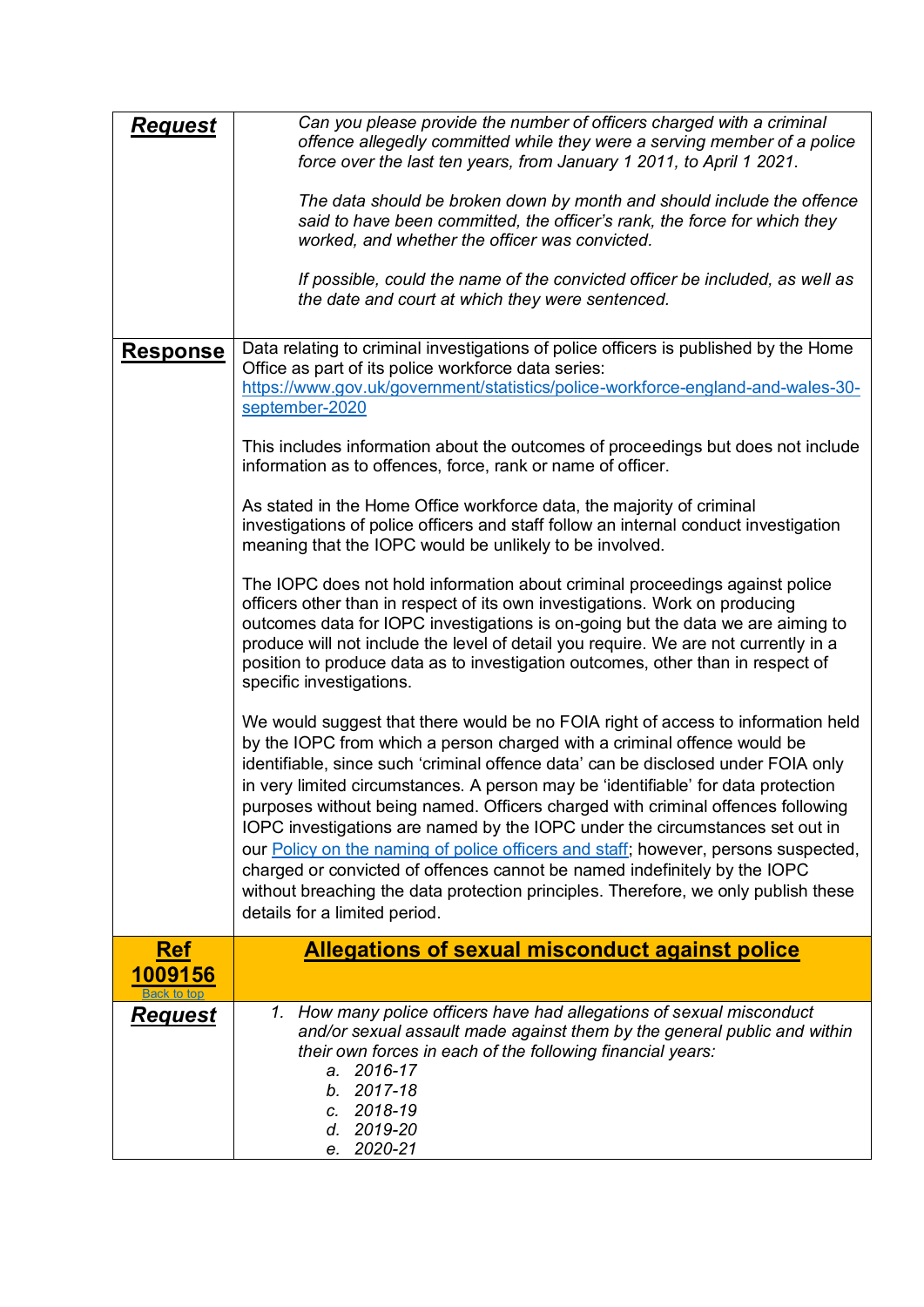|                 | 2. Of these allegations how many of these cases have led to misconduct<br>hearings or misconduct disciplinaries in each of the following financial |
|-----------------|----------------------------------------------------------------------------------------------------------------------------------------------------|
|                 | years?                                                                                                                                             |
|                 | a. 2016-17                                                                                                                                         |
|                 | b. 2017-18                                                                                                                                         |
|                 | 2018-19<br>C.                                                                                                                                      |
|                 | d. 2019-20                                                                                                                                         |
|                 | e. 2020-21                                                                                                                                         |
|                 | 3. How many of these officers were dismissed in the misconduct                                                                                     |
|                 | hearings/disciplinaries with regards to the allegations in the following                                                                           |
|                 | financial years?                                                                                                                                   |
|                 | a. 2016-17                                                                                                                                         |
|                 | b. 2017-18                                                                                                                                         |
|                 | c. 2018-19                                                                                                                                         |
|                 | d. 2019-20                                                                                                                                         |
|                 | e. 2020-21                                                                                                                                         |
|                 | 4. How many of these officers were reprimanded but were not dismissed in                                                                           |
|                 | the financial years?                                                                                                                               |
|                 | a. 2016-17                                                                                                                                         |
|                 | b. 2017-18                                                                                                                                         |
|                 | c. 2018-19                                                                                                                                         |
|                 | d. 2019-20                                                                                                                                         |
|                 | e. 2020-21                                                                                                                                         |
|                 | 5. Were any of these cases progressed to the criminal court and if so how                                                                          |
|                 | many in the financial years:                                                                                                                       |
|                 | a. 2016-17                                                                                                                                         |
|                 | b. 2017-18                                                                                                                                         |
|                 | c. 2018-19                                                                                                                                         |
|                 | d. 2019-20                                                                                                                                         |
|                 | e. 2020-21                                                                                                                                         |
|                 | 6. How many misconduct/disciplinary hearings involving officers accused of                                                                         |
|                 | sexual misconduct and/or sexual assault were subject to reporting                                                                                  |
|                 | restrictions in the financial years:                                                                                                               |
|                 | a. 2016-17                                                                                                                                         |
|                 | $b. 2017 - 18$                                                                                                                                     |
|                 | c. 2018-19                                                                                                                                         |
|                 | d. 2019-20                                                                                                                                         |
|                 | 2020-21<br>e.                                                                                                                                      |
|                 | What is your policy on reporting restrictions for misconduct/disciplinary<br>7.                                                                    |
|                 | hearings for your officers who are accused of sexual misconduct and/or                                                                             |
|                 | sexual assault?                                                                                                                                    |
|                 | What is your policy for victims discussing misconduct hearings when a<br>8.                                                                        |
|                 | officer has been dismissed from their role. Are victims prohibited from                                                                            |
|                 | speaking about misconduct trials to other parties?                                                                                                 |
|                 |                                                                                                                                                    |
| <b>Response</b> | Part 1                                                                                                                                             |
|                 |                                                                                                                                                    |
|                 | All complaints are recorded by police in the first instance. Most are then handled                                                                 |
|                 | by the police in accordance with the legislation without any involvement of the                                                                    |
|                 | IOPC. The IOPC collects police complaints data from police forces and publishes                                                                    |
|                 | an annual report 'Police Complaints: Statistics for England and Wales'. This                                                                       |
|                 | relates to public complaints only so does not include data about police internal                                                                   |
|                 | grievances. Our annual statistical reports and quarterly police force performance                                                                  |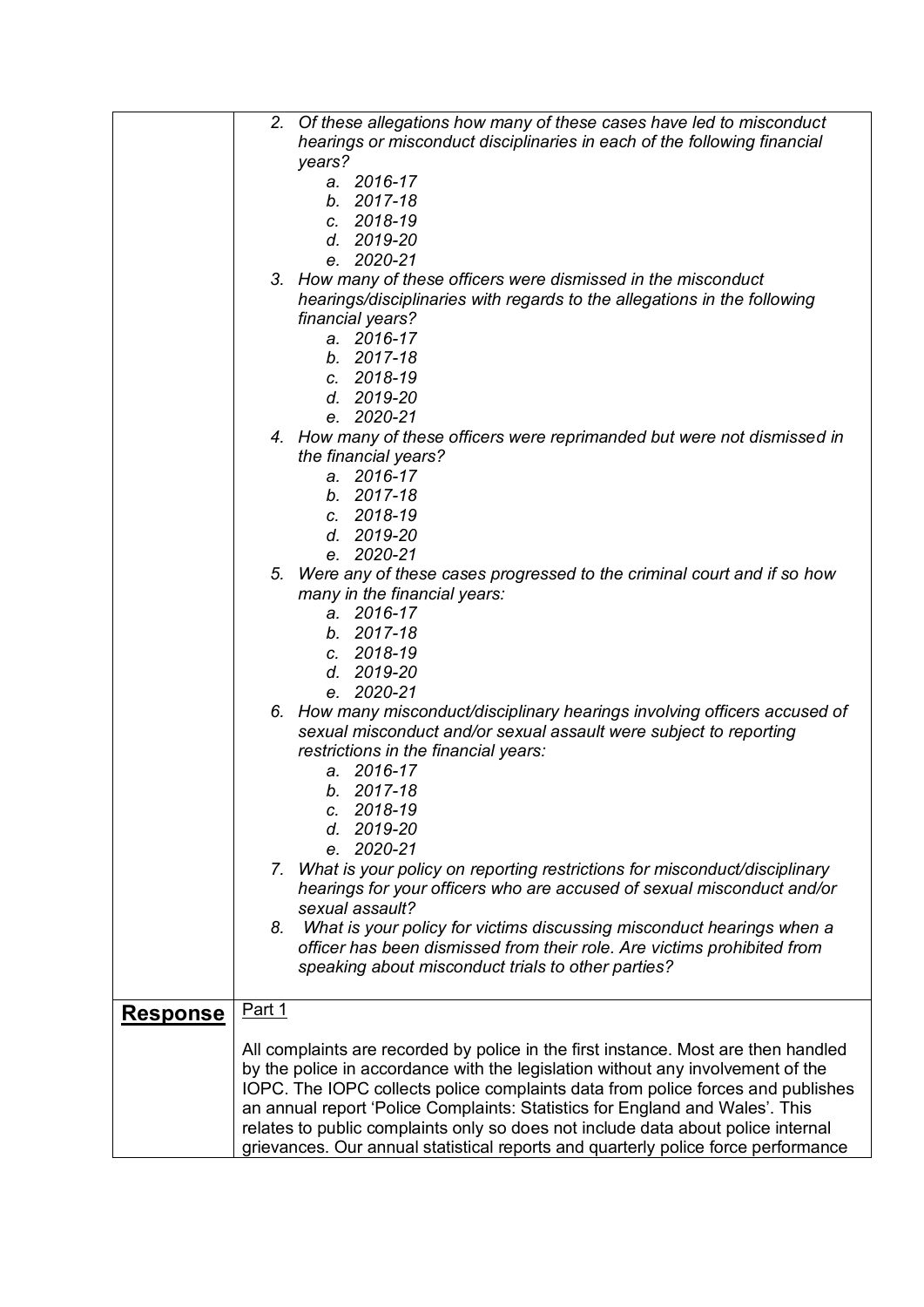data are accessible on [this page of our web site](https://www.policeconduct.gov.uk/research-and-learning/statistics/police-complaints-statistics) which includes links to our current and previous data.

The information we publish includes the total number of complaints recorded by each police force and a breakdown of how these complaints have been handled, including data as to the nature of allegations recorded by police and how they are concluded. The allegation types that correspond to your request are 'Other sexual conduct' and 'Sexual assault'.

Our most recent report relates to the year 2019/20.

## Parts 2, 3 4 and 5

Our own investigations account for only a small minority of 'Other sexual conduct' and 'Sexual assault' allegations investigated each year and do not in general relate to internal grievances by police officers and staff. While we could provide outcomes data for our completed investigations into these allegation types where subsequent proceedings (criminal or disciplinary) are also complete, this data would have to be retrieved by means of manual searches. The FOIA cost limit would be engaged unless our search was limited to investigations completed in a relatively short period. As there is no way of identifying all of our investigations that may be relevant to your request without carrying out exhaustive manual searches, any data we produced would be incomplete.

The complaints data we receive from police forces does not include information about police misconduct meetings, hearings or unsatisfactory performance. We do receive data from which we can identify how a particular allegation is finalised i.e. whether it is investigated and if so, whether the investigation was by the force or the IOPC and (in the case of an investigation that was not subject to 'special requirements') whether or not a specific allegation was upheld. Our statistical reports do not include data showing how allegations are finalised separated by allegation type but this could be provided on request from the underlying data, in relation to 'Other sexual conduct' and 'Sexual assault' if that was what you required. Please note, however, that an allegation may be recorded as upheld without resulting in any misconduct proceedings. Any data we did provide would not include the year to 31 March 2021 as our statistical report has yet to be published.

We would refer you to 'Annex A: glossary of Terms' on page 28 of our most recent annual statistical report for an explanation of the terms used when reporting on police complaints data.

Parts 6, 7 and 8

The IOPC does not hold this information. Police misconduct panels are appointed by appropriate authorities (i.e. the police force in relation to which the subject officer is a member) and local policing bodies (in most cases Police and Crime Commissioners). The hearing is then conducted by the panel. The IOPC is not involved in either choosing the panel or conducting the hearing. Guidance on police officer misconduct procedures is at chapter 2 of the [Home Office guidance](https://assets.publishing.service.gov.uk/government/uploads/system/uploads/attachment_data/file/895928/Home_Office_Guidance_on_Police_Misconduct.pdf)  [on police misconduct \(publishing.service.gov.uk\),](https://assets.publishing.service.gov.uk/government/uploads/system/uploads/attachment_data/file/895928/Home_Office_Guidance_on_Police_Misconduct.pdf) although this does not appear to us to cover the issue of reporting restrictions or witness confidentiality.